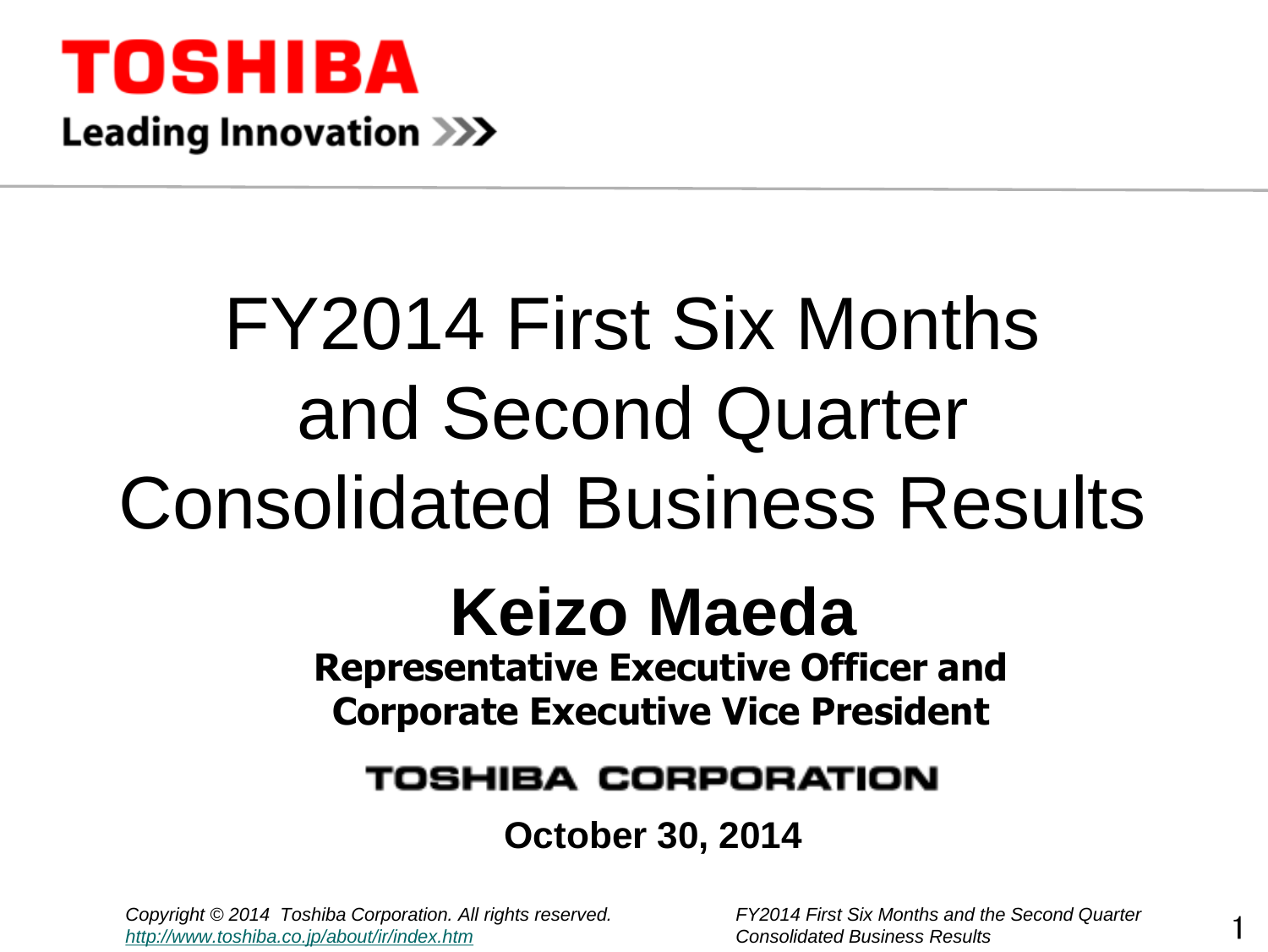# **Forward-looking Statements**

- This presentation contains forward-looking statements concerning future plans, strategies and performance of Toshiba Group.
- These forward-looking statements are not historical facts, rather they are based on management's assumptions and beliefs in light of the economic, financial and other data currently available.
- Since Toshiba Group is promoting business under various market environments in many countries and regions, they are subject to a number of their risks and uncertainties that, without limitation, relate to economic conditions, worldwide megacompetition in the electronics business, customer demand, foreign currency exchange rates, tax rules, regulations and other factors. Toshiba therefore wishes to caution readers that actual results might differ materially from our expectations.
- Toshiba's fiscal year (FY) runs from April 1 to March 31. 1H refers to the first six months (April-September), 2H refers to the latter six months (October-March), 1Q refers to the first quarter (April-June), 2Q refers to the second quarter (July-September).3Q refers to the third quarter (October-December), and 4Q refers to the fourth quarter (January-March).
- All figures are consolidated totals for the first 6 months of fiscal year 2014, unless otherwise stated.
- Prior-period performance on consolidated segment information has been reclassified to conform with the current classification.
- The optical disc drive (ODD) business is classified as a discontinued operation in accordance with the Accounting Standards Classification (ASC) 205-20 "Presentation of Financial Statements – Discontinued Operations". The results of the ODD business have been excluded from net sales, operating income (loss), and income (loss) from continuing operations, before income taxes and noncontrolling interests. Net income of Toshiba Group is calculated by reflecting the ODD business results to income (loss) from continuing operations, before income taxes and noncontrolling interests. Results of the past fiscal years and figures announced at the beginning of the fiscal period have been revised to reflect this change.
- Until FY2013, some of advanced R&D expenses and headquarters administrative overhead expenses were allocated to all segments. Starting in FY2014, part of these expenses is classified into corporate expenses without being allocated to the segments. Results of the past fiscal years have been revised to reflect this change.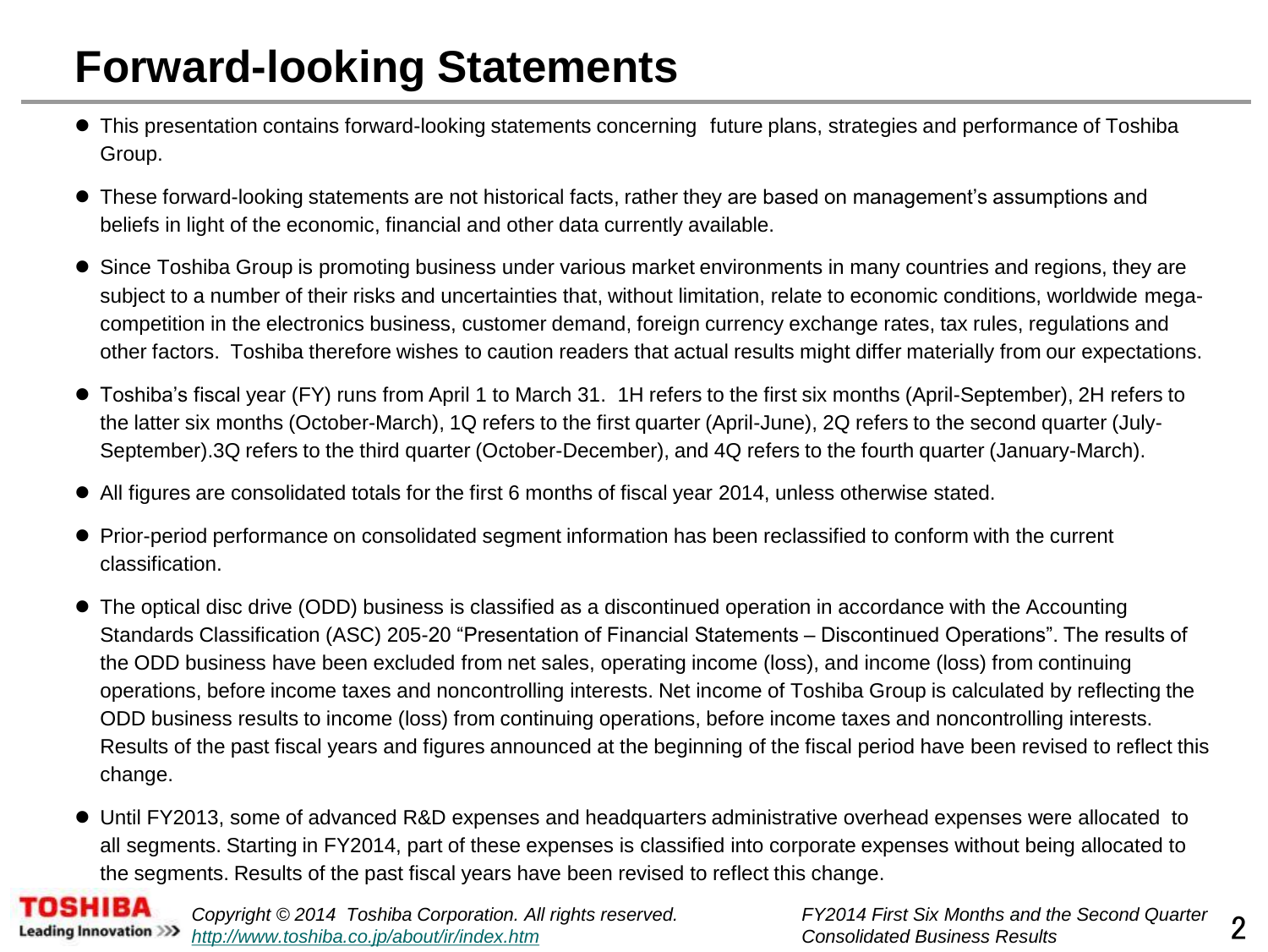# **Key Points of First 6 Months of FY2014**

 **Net sales: Toshiba Group recorded higher sales than in the year-earlier period, primarily due to growth in the Energy & Infrastructure and Community Solutions segments.**

#### **Net Sales: 3,108.4 billion yen (YoY: +107.7 billion yen)**

 $\triangleright$  The Energy & Infrastructure segment sales were approx. 17% higher due to increase across all of its businesses. The Community Solutions segment also saw higher sales.

#### **Income (loss): Both operating and net incomes were higher than forecast and recorded YoY increases.**

**Income before income taxes**

**Operating income: 115.1 billion yen (YoY: +8.2 billion yen)**

#### **and noncontrolling interest: 67.3 billion yen (YoY: +13.8 billion yen) Net income: 30.8 billion yen (YoY: +9.3 billion yen)**

 $\triangleright$  The three pillars of Toshiba's businesses; Energy, Data Storage and Healthcare, recorded a combined operating income of 159.1 billion yen and a return on sales (ROS) of over 6%. Toshiba Group as a whole recorded its third ever highest operating income for a first six-month period, surpassed only by FY1989 and FY1990, despite structural reform cost of 20 billion yen recorded to forestall a downturn in the PC business.

 $\triangleright$  Net income also increased YoY, reflecting improved financial income (loss) due to conversion of subordinated bond and a positive effect of light asset management.

#### **The debt-to-equity ratio was 123%, a YoY improvement of 15 points**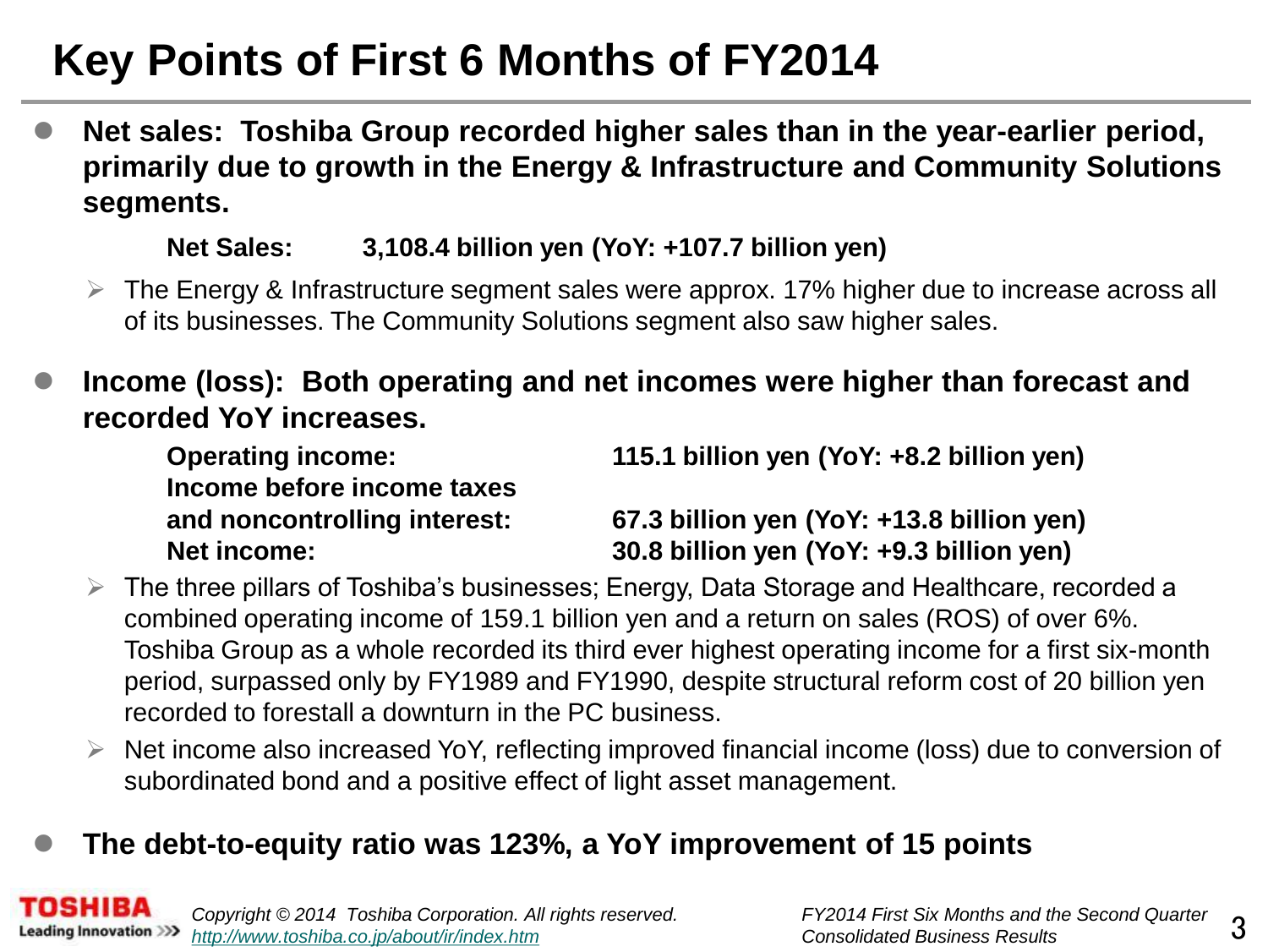#### **FY2014 First 6 Months Overall, Year-on-Year**

(Yen in billions, except earnings (losses) per share)

|                                                                               | <b>FY14/1H</b> | <b>FY13/1H</b> | Forecast         |                    | <b>Difference</b> |
|-------------------------------------------------------------------------------|----------------|----------------|------------------|--------------------|-------------------|
|                                                                               |                |                | (as of Sept. 18) | <b>vs. FY13/1H</b> | vs. Forecast      |
| <b>Net Sales</b>                                                              | 3,108.4        | 3,000.7        | 3,100.0          | 107.7              | 8.4               |
| Operating Income (loss)                                                       | 115.1          | 106.9          | 110.0            | 8.2                | 5.1               |
| $\%$                                                                          | 3.7%           | 3.6%           | 3.5%             | 0.1%               | 0.2%              |
| Income (loss) before income<br>taxes and noncontrolling interests             | 67.3           | 53.5           | 60.0             | 13.8               | 7.3               |
| $\%$                                                                          | 2.2%           | 1.8%           | 1.9%             | 0.4%               | 0.3%              |
| Net Income (loss)                                                             | 30.8           | 21.5           | 24.0             | 9.3                | 6.8               |
| %                                                                             | 1.0%           | 0.7%           | 0.8%             | 0.3%               | 0.2%              |
| Earnings (losses) per share<br>attributable to shareholders of the<br>Company | 47.29          | ¥5.08          | ¥5.67            | 42.21              | 41.62             |

\* "Net income (loss)" refers to Net income (loss) attributable to shareholders of the Company hereinafter.

\*\* "the Company" refers to Toshiba Corporation hereinafter.

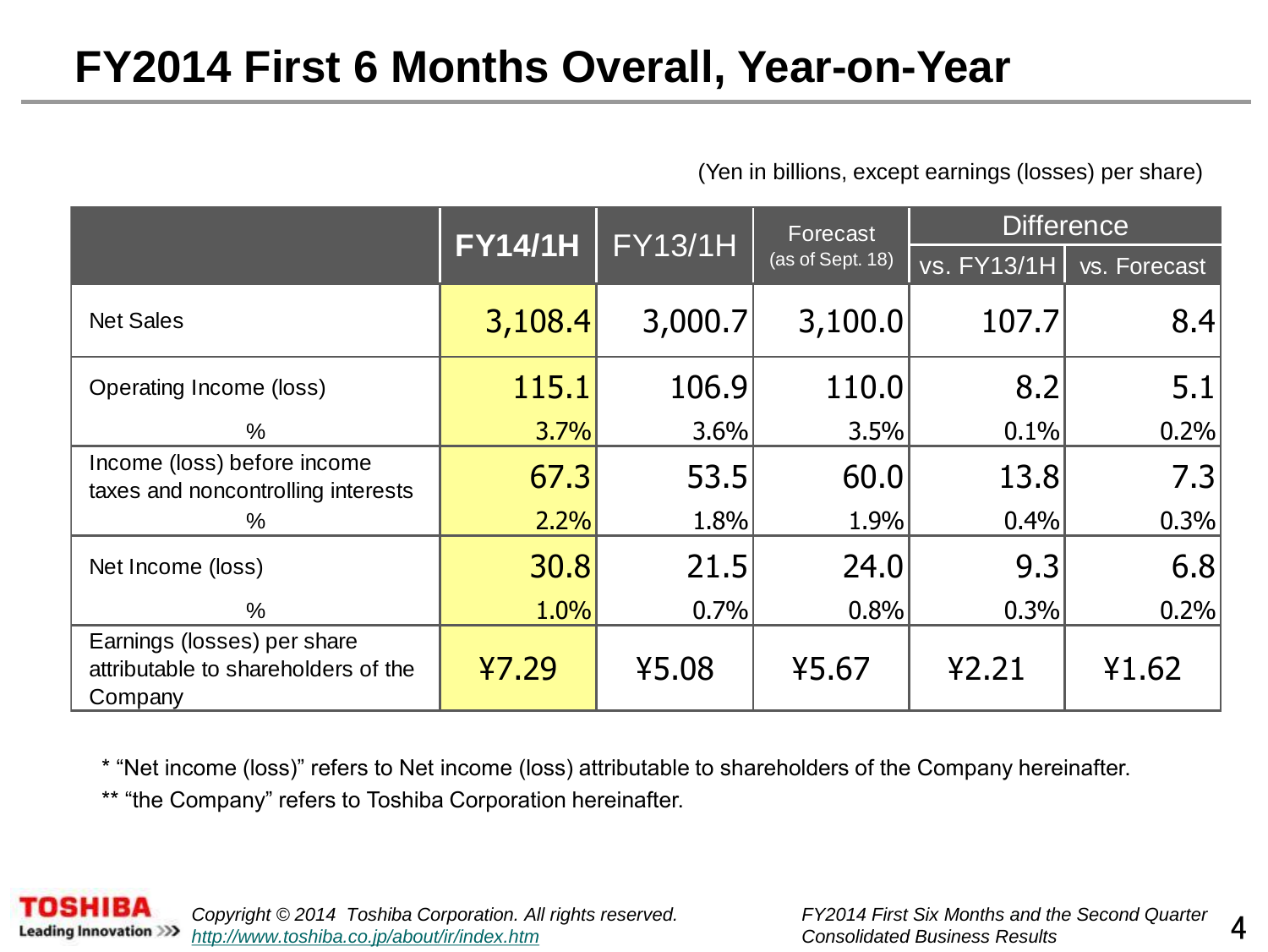# **FY2014 First 6 Months by Segment, Year-on-Year**

(Yen in billions)

| <b>Net Sales</b>                | <b>FY14/1H</b> | <b>FY13/1H</b> | <b>Base for Forecast</b> |             | <b>Difference</b> |
|---------------------------------|----------------|----------------|--------------------------|-------------|-------------------|
|                                 |                |                | (as of Sept. 18)         | vs. FY13/1H | vs. Forecast      |
| Energy & Infrastructure         | 915.8          | 783.1          | 900.0                    | 132.7       | 15.8              |
| <b>Community Solutions</b>      | 645.7          | 599.8          | 630.0                    | 45.9        | 15.7              |
| Healthcare Systems & Services   | 185.6          | 185.8          | 190.0                    | $-0.2$      | $-4.4$            |
| Electronic Devices & Components | 832.9          | 852.6          | 840.0                    | $-19.7$     | $-7.1$            |
| Lifestyle Products & Services   | 582.2          | 611.4          | 580.0                    | $-29.2$     | 2.2               |
| Others                          | 254.4          | 237.0          | 260.0                    | 17.4        | $-5.6$            |
| Total                           | 3,108.4        | 3,000.7        | 3,100.0                  | 107.7       | 8.4               |

| Operating Income (loss)         | <b>FY14/1H</b> | <b>FY13/1H</b> | <b>Base for Forecast</b> |             | <b>Difference</b> |
|---------------------------------|----------------|----------------|--------------------------|-------------|-------------------|
|                                 |                |                | (as of Sept. 18)         | vs. FY13/1H | vs. Forecast      |
| Energy & Infrastructure         | 30.1           | 15.6           | 26.5                     | 14.5        | 3.6               |
| %                               | 3.3%           | 2.0%           | 2.9%                     | 1.3%        | 0.4%              |
| <b>Community Solutions</b>      | 15.8           | 9.3            | 14.5                     | 6.5         | 1.3               |
| %                               | 2.4%           | 1.5%           | 2.3%                     | 0.9%        | 0.1%              |
| Healthcare Systems & Services   | 6.5            | 10.6           | 5.5                      | $-4.1$      | 1.0               |
| $\%$                            | 3.5%           | 5.7%           | 2.9%                     | $-2.2%$     | 0.6%              |
| Electronic Devices & Components | 106.7          | 117.4          | 105.0                    | $-10.7$     | 1.7               |
| %                               | 12.8%          | 13.8%          | 12.5%                    | $-1.0%$     | 0.3%              |
| Lifestyle Products & Services   | $-29.3$        | $-35.2$        | $-29.0$                  | 5.9         | $-0.3$            |
| %                               | $-5.0%$        | $-5.8%$        | $-5.0%$                  | 0.8%        | 0.0%              |
| <b>Others</b>                   | 2.3            | 6.4            | 1.5                      | $-4.1$      | 0.8               |
| $\%$                            | 0.9%           | 2.7%           | 0.6%                     | $-1.8%$     | 0.3%              |
| Total                           | 115.1          | 106.9          | 110.0                    | 8.2         | 5.1               |
| $\%$                            | 3.7%           | 3.6%           | 3.5%                     | 0.1%        | 0.2%              |

\* "Total" figures include corporate expenses and eliminations.

Results of FY2013 have been reclassified to reflect a change in the calculation of segment-by-segment operating income (loss).<br>Copyright © 2014 Toshiba Corporation. All rights reserved. FY2014 First Six Months and the Seco *Copyright © 2014 Toshiba Corporation. All rights reserved.* **Leading Innovation >>>** *<http://www.toshiba.co.jp/about/ir/index.htm> Consolidated Business Results*

5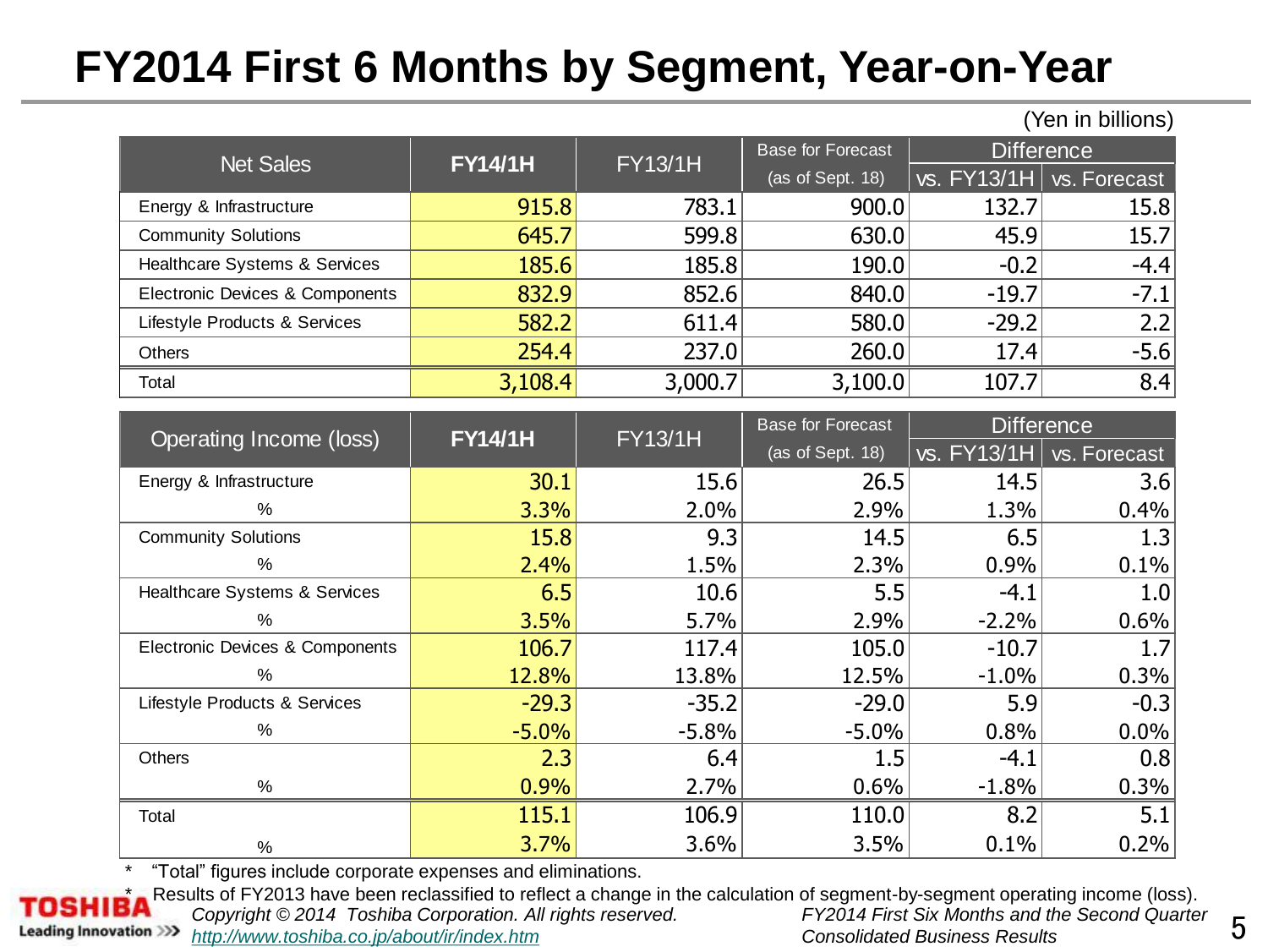#### **Overview, FY2014 First 6 Months Results**



6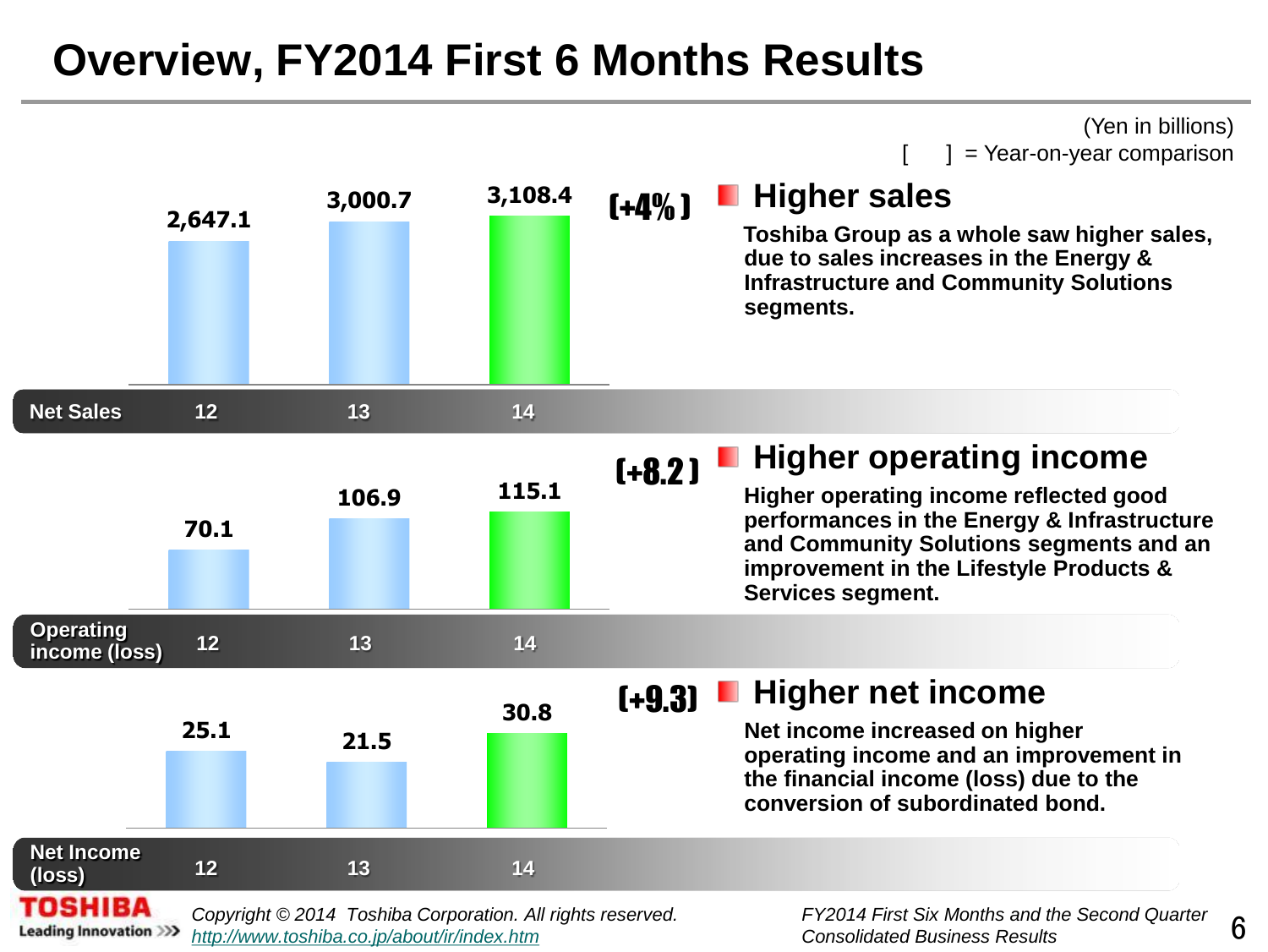# **Operating Income (Loss) Analysis, FY2014 First 6 Months**





*Copyright © 2014 Toshiba Corporation. All rights reserved. FY2014 First Six Months and the Second Quarter <http://www.toshiba.co.jp/about/ir/index.htm> Consolidated Business Results*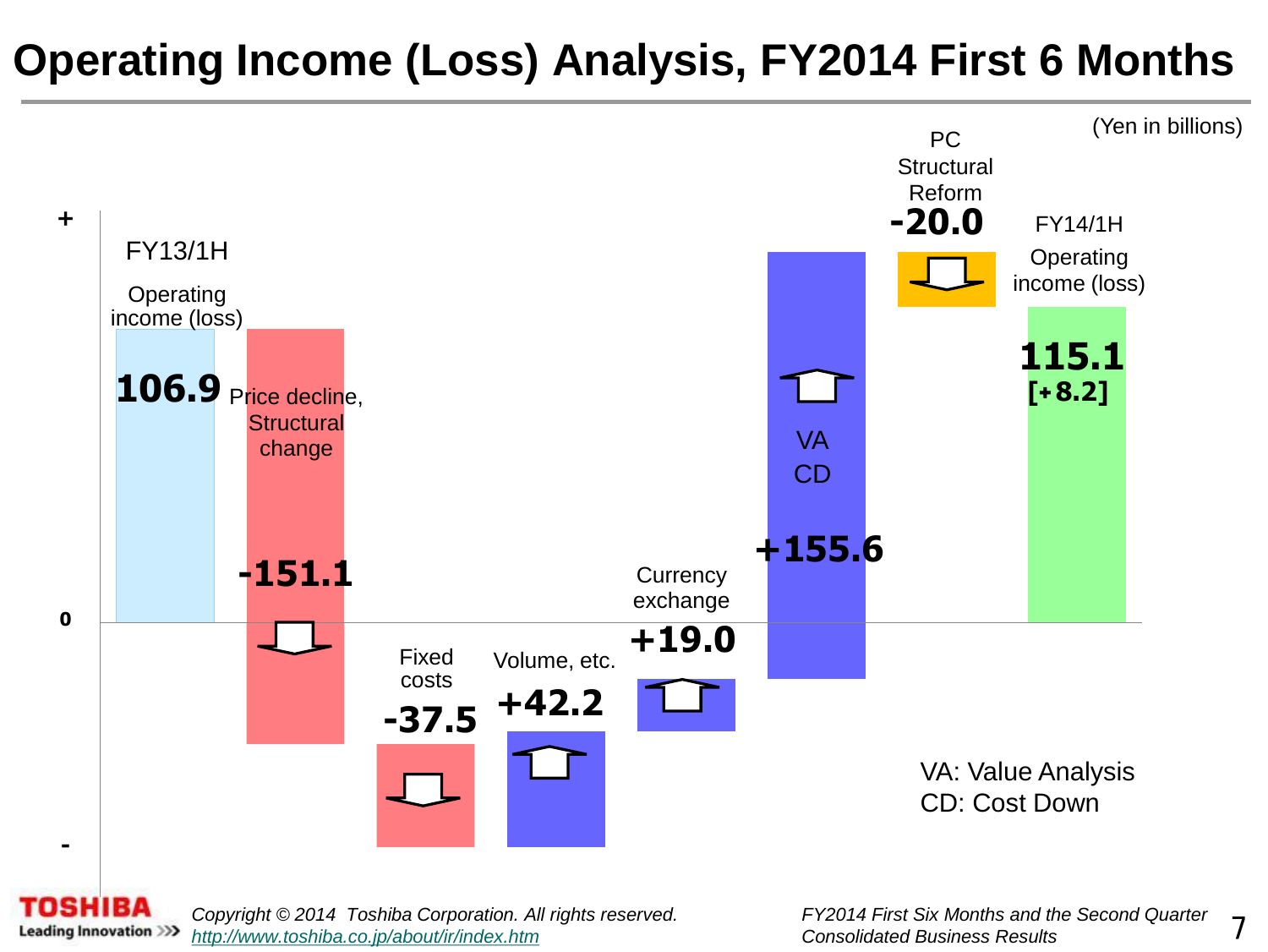### **Energy & Infrastructure, FY2014 First 6 Months**

(Yen in billions)  $] = \text{Year-on-year comparison}$ 



- $\blacksquare$  The segment as a whole saw significant sales increase by approx. 17% against the yearearlier period, reflecting higher sales in the Nuclear Power Systems and Thermal & Hydro Power Systems businesses, and good performances in the Solar Photovoltaic Systems and overseas Railway Systems businesses. Landis+Gyr also saw higher sales, due to large projects in North America.
- **D** Operating income increased by approx. two times from the year-earlier period, as the result of higher operating income in the overseas nuclear fuel and service sectors and significant increase in operating income in the overseas Railway Systems business. The Solar Photovoltaic Systems business and Landis+Gyr also saw good performances.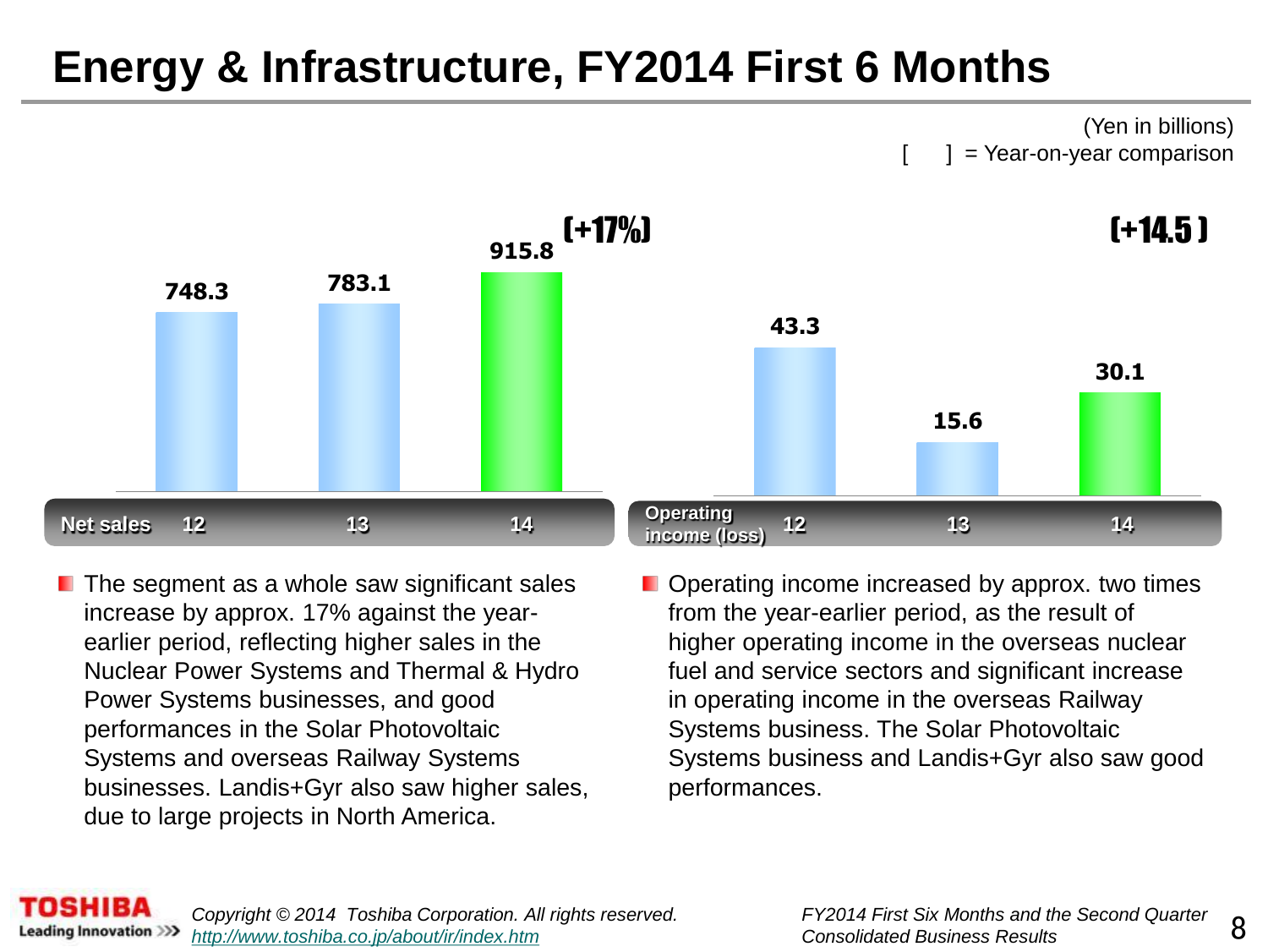# **Energy & Infrastructure: Main Projects in 2Q**

#### Major Topics ( Overseas **J** Japan)

- Established an engineering JV in Singapore to supply railroad propulsion systems.
- Concluded a memorandum of understanding with Ethiopian Electric Power on geothermal power generation
- Achieved cumulative shipments of 50,000 units of the Ene-Farm home fuel cell

#### Orders received ( $\bullet$  Overseas **I** Japan)

- Selected to provide replacement nuclear fuel deliveries for Oskarshamn Nuclear Power Plant in Sweden
- Received an order to supply two 1,000MW ultra-super-critical steam turbines and generators for Jimah Coal-Fired Power Generation Project in Malaysia
- **Received an order to supply two 600MW super-critical steam turbines and generators for Vinh Tan 4** Thermal Power Plant in Vietnam
- Awarded a contract to supply three 60MW geothermal steam turbines and generators for Sarulla Geothermal Power Plant in Indonesia
- **•** Received an order of smart power meters and other systems from ERDF, a French national electricity distributor
- Received an order of smart power meters from Light S.A., a Brazilian utility
- Delivered train propulsion systems incorporating PMSM\* and SiC diode to Ginza Line of Tokyo Metro
- Delivered train propulsion systems incorporating a dysprosium-free PMSM and a VVVF traction inverter to Kyushu Railway Company for its new rail vehicles

\* PMSM: Permanent Magnet Synchronous Motor



9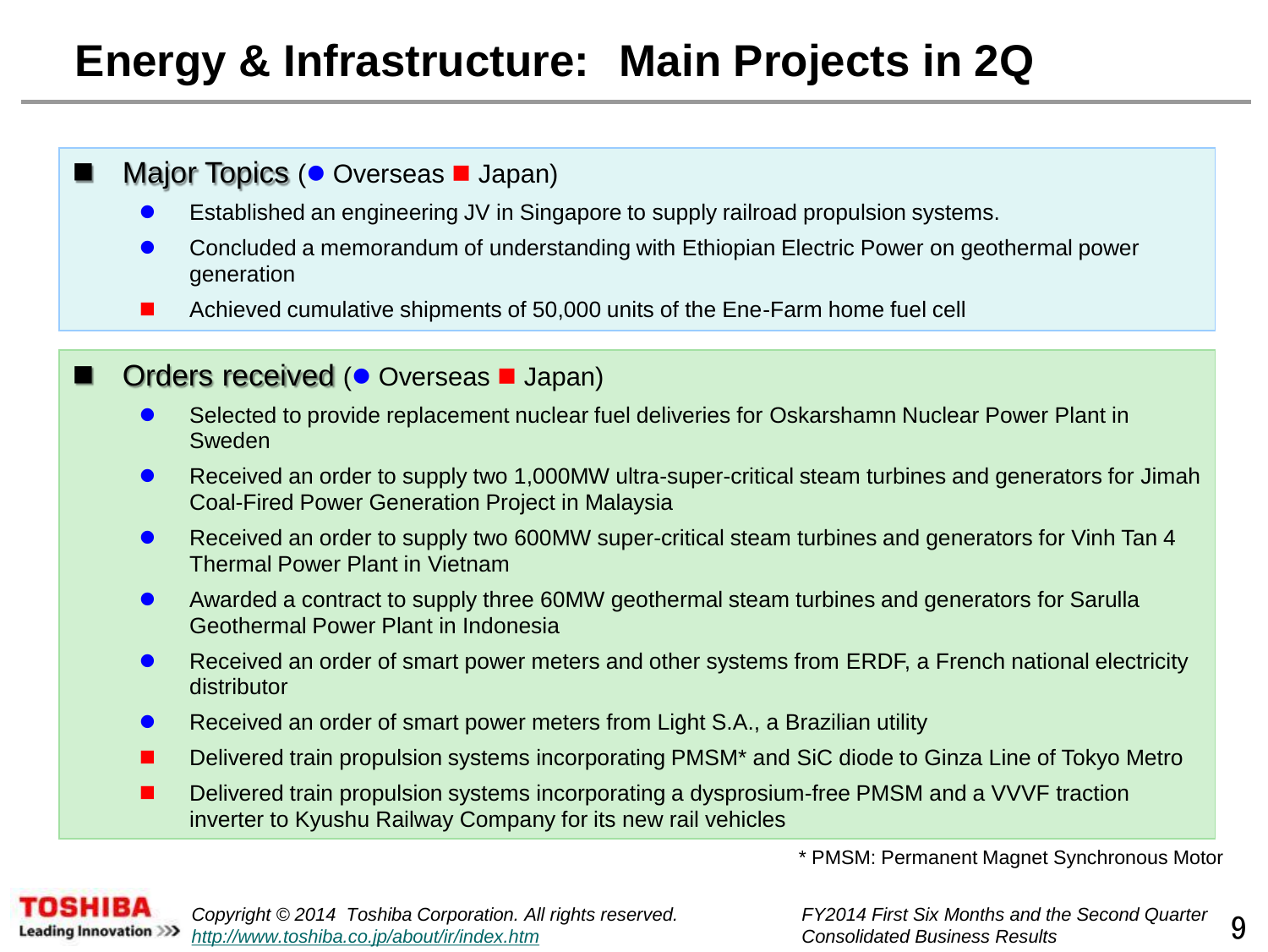#### **Energy & Infrastructure Business, Order Backlog**



8818A *Copyright © 2014 Toshiba Corporation. All rights reserved. FY2014 First Six Months and the Second Quarter*  **Leading Innovation >>>** *<http://www.toshiba.co.jp/about/ir/index.htm> Consolidated Business Results*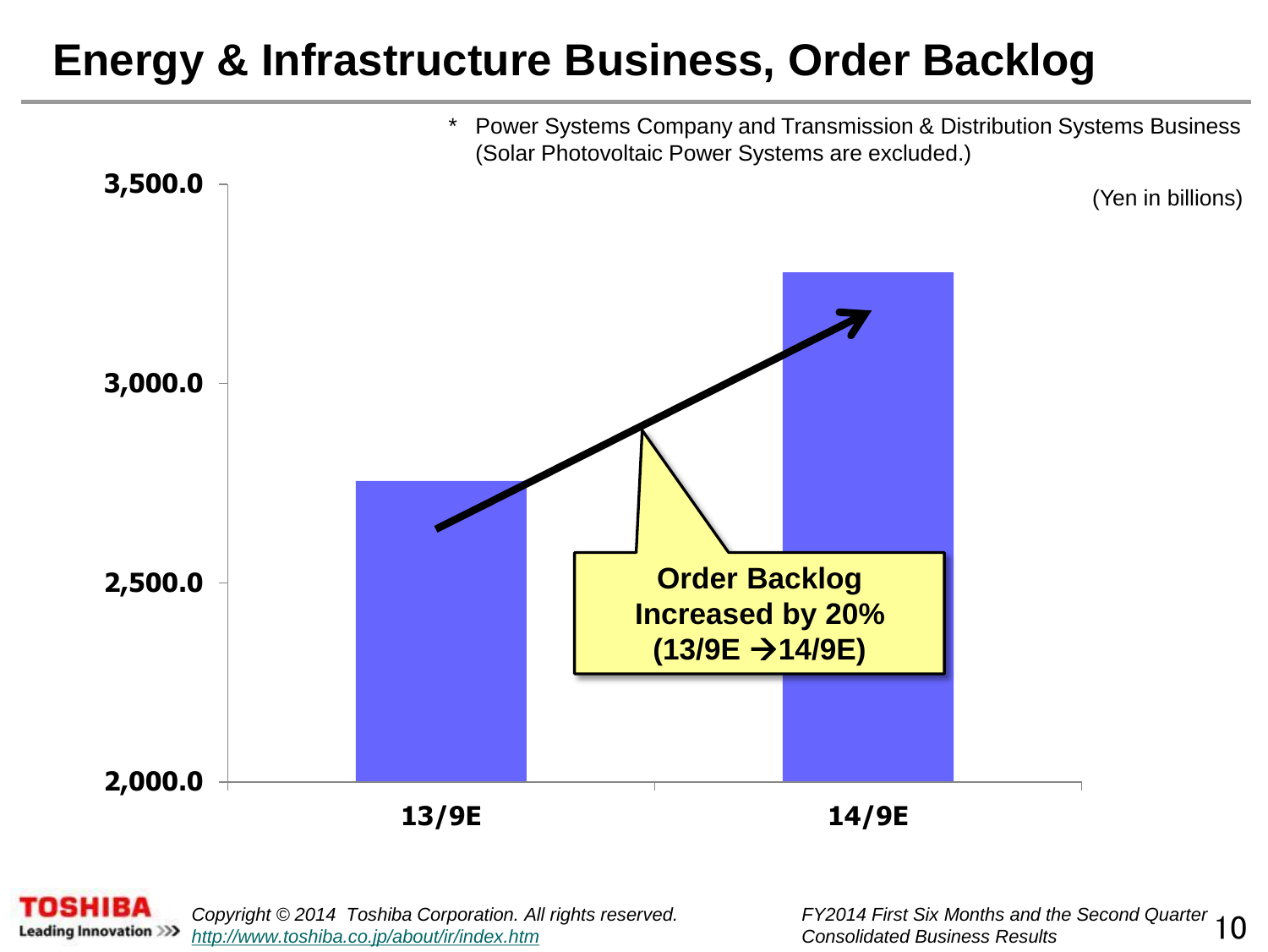# **Community Solutions, FY2014 First 6 Months**



- $\blacksquare$  The segment as a whole saw higher sales, reflecting good performance in building solutions including the Elevator and Commercial Air-Conditioners business, and increased sales in overseas business. The sales of Solar Photovoltaic Systems business for municipalities remained firm, and Toshiba TEC also saw higher sales.
- The segment as a whole saw higher operating income, reflecting overseas sales increase in the Commercial Air- Conditioners business and Toshiba TEC. The Elevator and Building Systems business and Solar Photovoltaic Systems business for municipalities also remained firm.

(Yen in billions)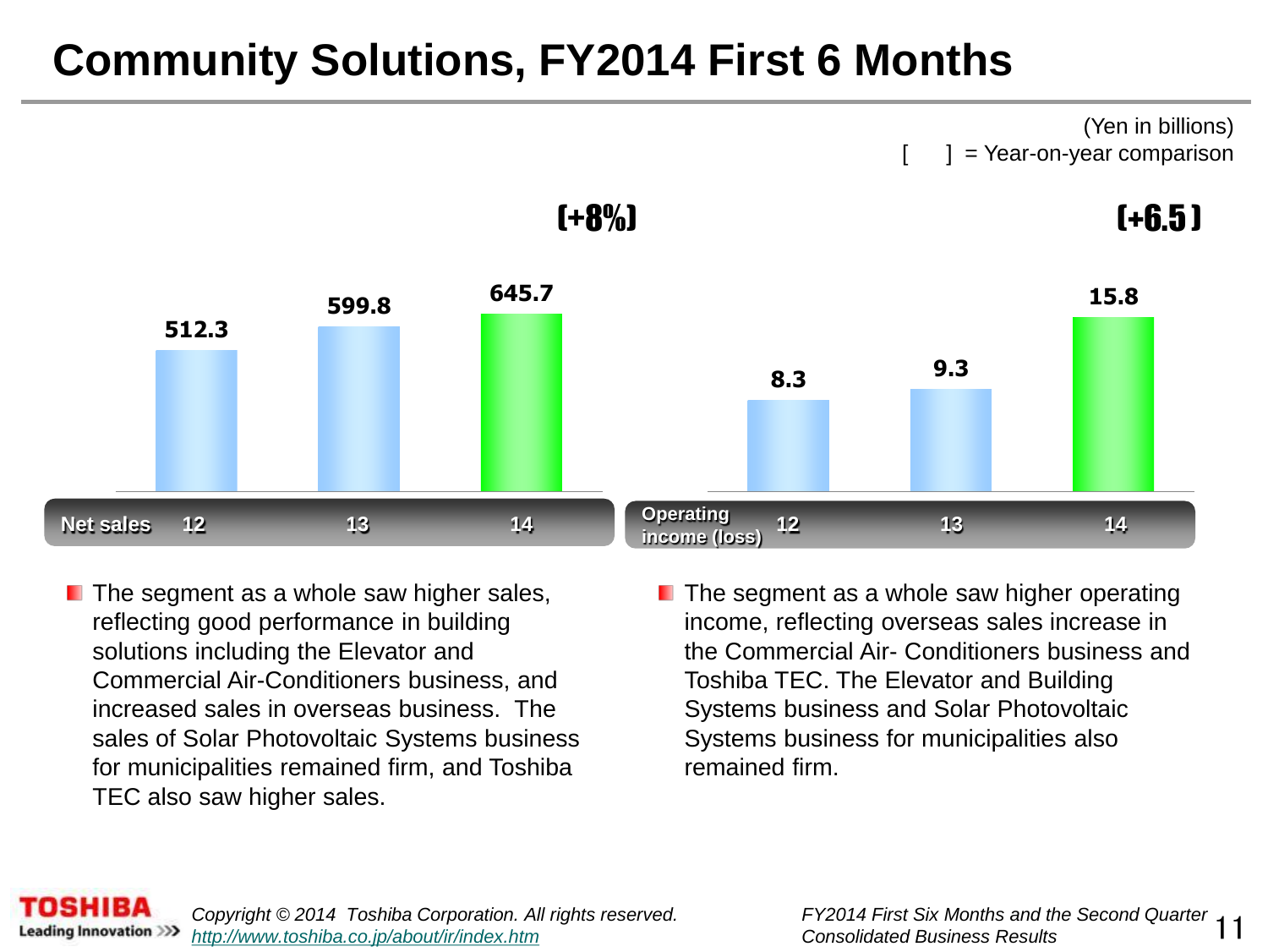### **Community Solutions: Main Projects in 2Q**

#### Major Topics ( Overseas **J** Japan)

- Subsidized a distributor in Thailand to strengthen the global elevator service business
- **Participated in the Yokohama Smart City Project (YSCP) demonstration experiment in summertime** demand response (DR) in the retail electricity market
- Delivered LED lights to Phoenix Hall of Byodoin Temple

#### New products and orders received ( $\bullet$  Overseas  $\blacksquare$  Japan)

- Received orders to supply over 100 elevators and escalators for a large commercial complex in China
- Received an order to supply elevators for a high-rise complex building in UAE
- **Received an order to supply air-conditioning facilities for government buildings in Oman**
- Received an order to supply air-conditioning facilities for a large condominium in India
- Received an order to supply LED road lighting in Mexico
- Received an order for ominichannel solutions from a major U.S. retailer (Toshiba TEC)
- **E** Commercialized a smart-meter-ready home energy management system (HEMS)
- Received an order to supply refrigerator-freezer containers from a home delivery company
- Released new highly energy-efficient heat recovery heat pumps and commercial air-conditioners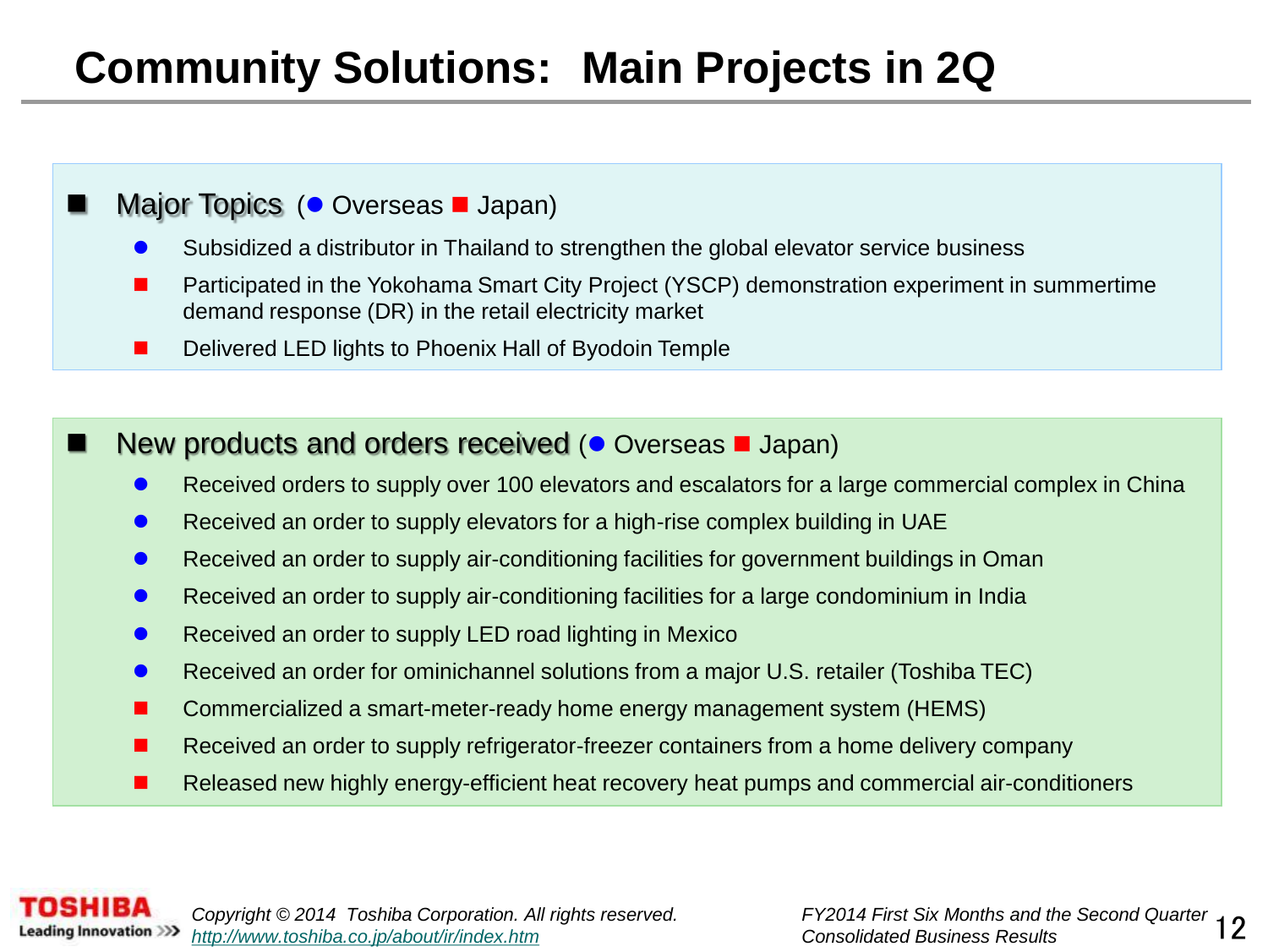#### **Healthcare Systems & Services, FY2014 First 6 Months**

(Yen in billions)  $] = \text{Year-on-year comparison}$ 



**E** Sales remained the same level as in the yearearlier period. While the segment was affected by a downturn, especially in the first quarter, following a last-minute rise in demand in the previous fiscal year prior to the increase of the consumption tax in Japan, and the impact of U.S. and Europe policies to curb total spending medical care, the sales, especially of equipment, in emerging economies increased.

The segment as a whole saw lower operating income by lower equipment sales in the first quarter, and by increase in R&D expenditures to develop next-generation diagnostic imaging systems and to strengthen and expand new business areas, while the service business remained solid in Japan and overseas.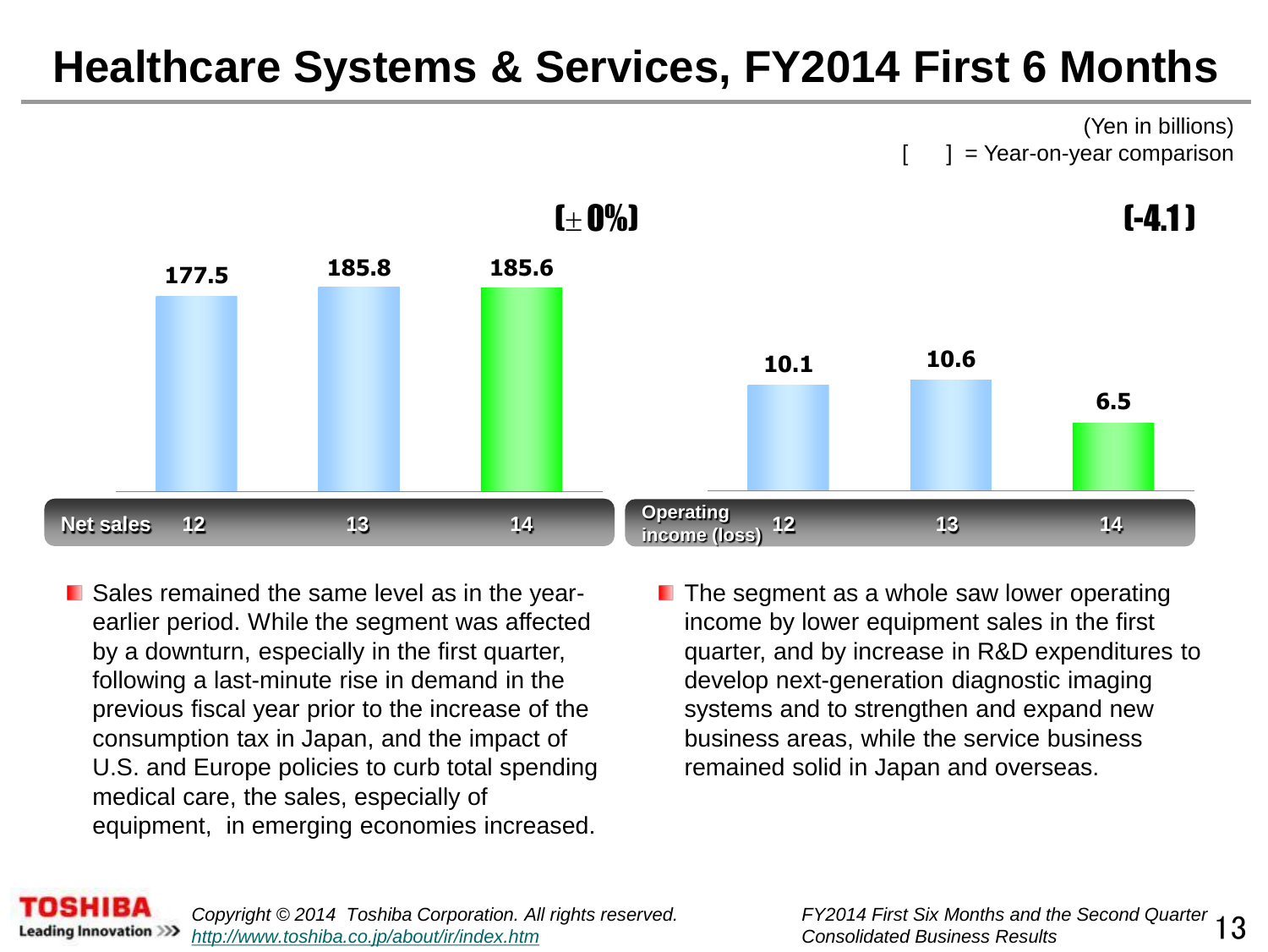### **Healthcare Systems & Services: Main Projects in 2Q**

- **Major Topics (** $\blacklozenge$  Diagnosis and Treatment  $\blacklozenge$  New Business)
	- Launched Healthcare Systems & Services Company, an in-house company, on July 1, in order to accelerate the expansion of the healthcare business by combining various technologies from across Toshiba Group
	- Started joint research with U.S. Johns Hopkins University on cancer therapy assistance technology using Big Data.
	- Participated in a joint academy-industry-government research project to develop next-generation cancer diagnosis systems
	- Concluded a strategic alliance with Elekta for sales and maintenance of the Elekta AB linear accelerator (linac) radiotherapy systems.
		- Started vegetable production at the Toshiba Clean Room Farm Yokosuka, a plant factory
		- $\cdot \cdot$  Tied up with Yamaman Co., Ltd. to provide elderly home care services

New products and orders received ( $\blacklozenge$  Diagnosis and Treatment  $\blacklozenge$  New Business)

- Received an order to supply 280 ultrasonic diagnostic systems from the Ministry of Health of Turkey
- Began sales of Healthcare@Cloud, a cloud-based medical image archiving service
- Released Silmee™ Bar type, a wearable vital signs sensor module
- \* Released a wearable wristband fitness tracker that runs two weeks without recharging
- $\bullet$  Began sales of social networking services for home care and nursing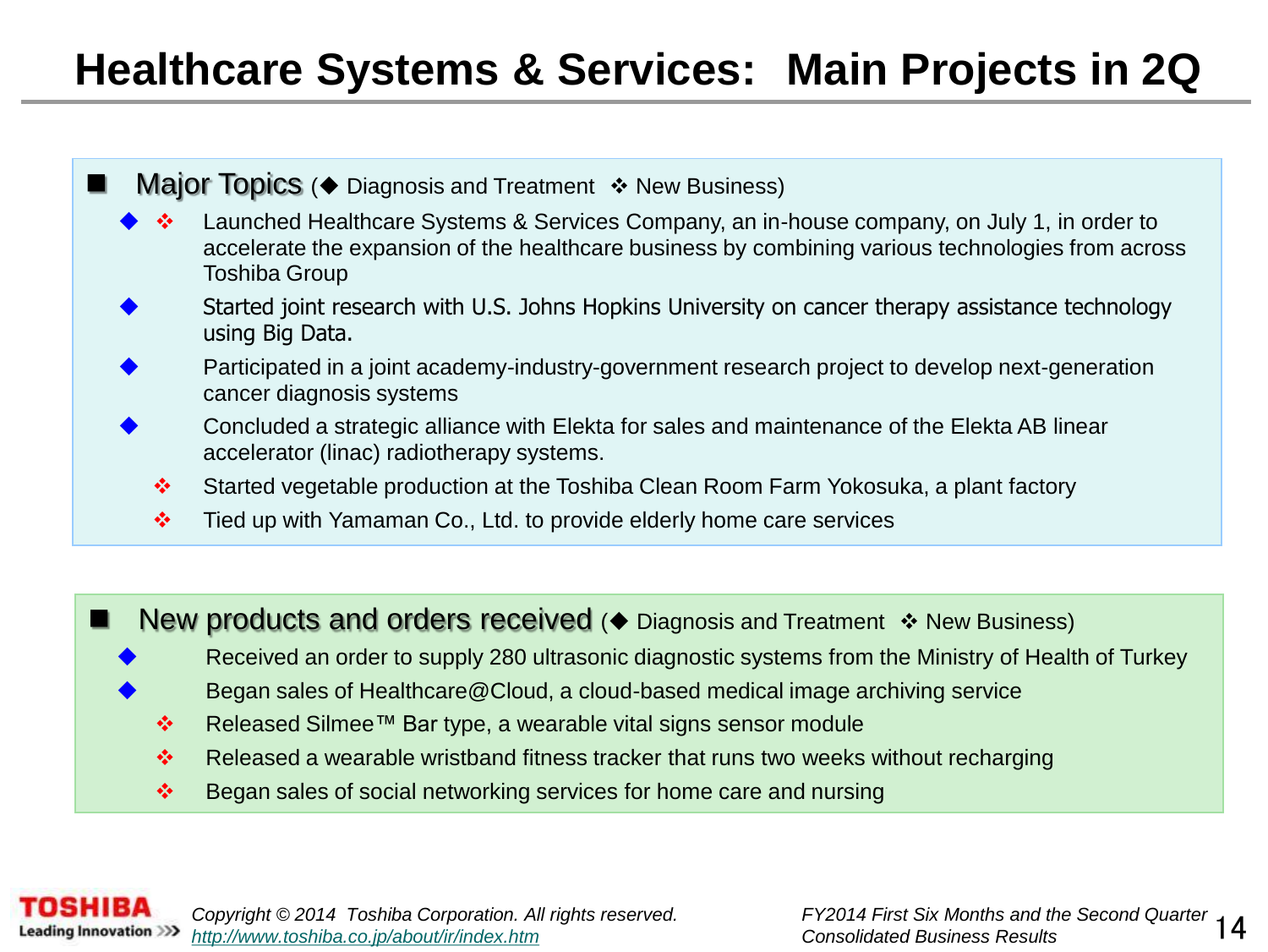#### **Electronic Devices & Components, FY2014 First 6 Months**

(Yen in billions)  $] = \text{Year-on-year comparison}$ 



- $\blacksquare$  The segment saw higher sales year-on-year for the second quarter. Memory prices were generally stable in the second quarter on brisk demand for memories for smartphones, and the Storage Products business also saw a good performance. The segment, however, saw slightly lower sales in 1H.
- **The segment recorded operating income of 70.1** billion yen in the second quarter, the highest ever record for a quarter, and operating incomes of over 100 billion yen for three consecutive six-month periods. For the second quarter, Memories achieved a higher return on sales (ROS) than the year-earlier period, reflecting brisk demand and the advance of fine process technologies, and all nonmemory businesses also recorded positive operating income.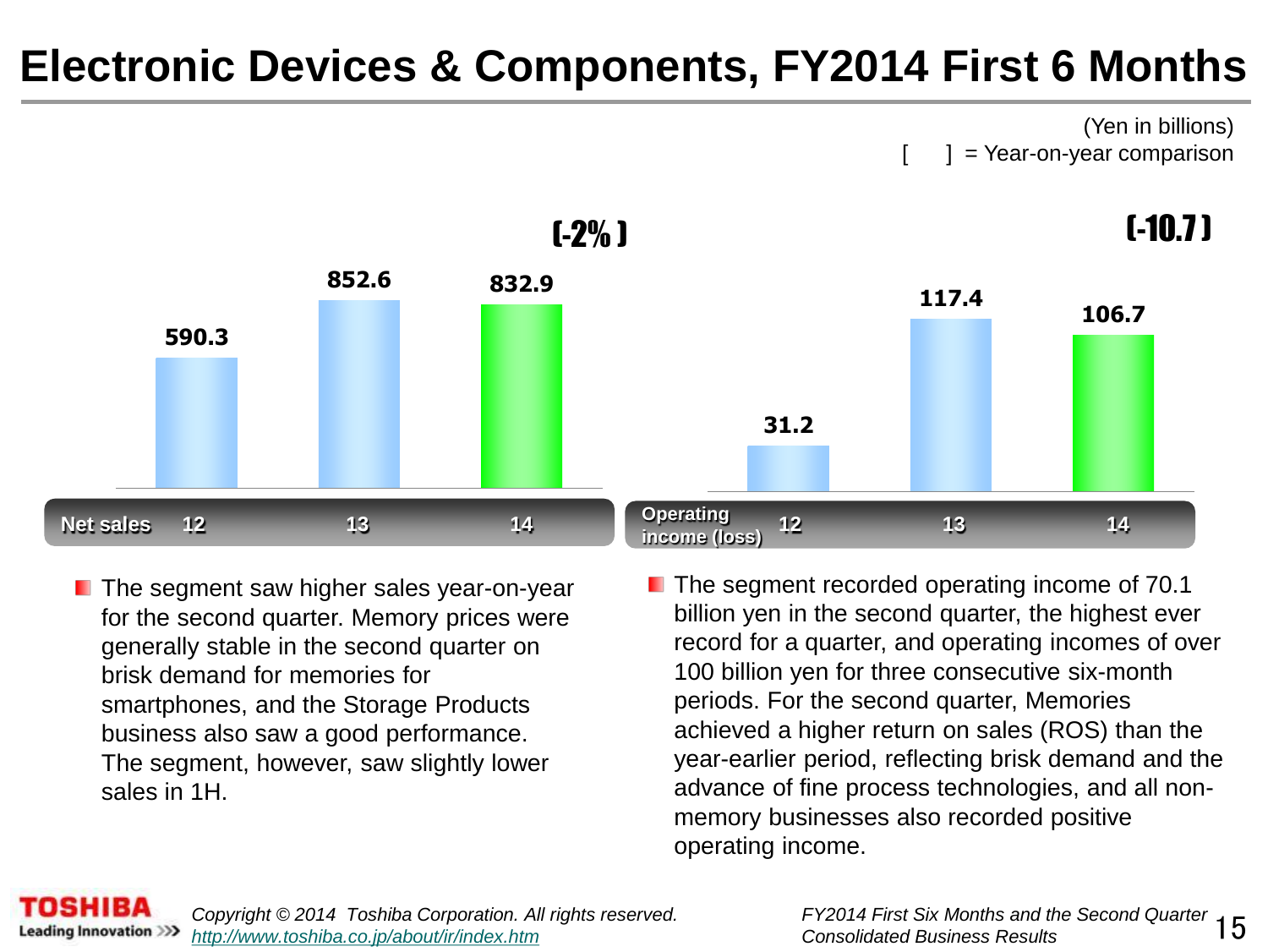# **Electronic Devices & Components: Main Projects in 2Q**

#### **Major Topics**

- Began production in the second phase of No.5 semiconductor fabrication facility (Fab 5) in Yokkaichi Operations, marking a full-scale shift to a 15nm process
- Started construction of the new Fab 2 in Yokkaichi Operations, to secure space to convert the current 2D NAND capacity to 3D NAND

#### New products

- $\triangleright$  Released the world's smallest-class embedded NAND flash memory (e·MMC<sup>TM</sup>) fabricated by using a 15nm process (announced in October)
- Proactively released new products, especially Discretes and System LSIs, for automotive, industrial and IoT\* <sup>1</sup> applications to increases sales.
	- 1. Products for automotive and industrial applications
		- Various motor driver ICs, drawing on Toshiba's unique control technologies
		- Expanded the line-up of ultra-small, thin photocouplers for industrial applications, to maintain the world's No. 1 market share
		- Released a 5TB\*<sup>2</sup> HDD for surveillance camera applications
	- 2. Products for IoT applications
		- 20-megapixel CMOS image sensors for smartphone and tablet camera applications
		- Microcontrollers that allow single-chip smart metering and communication control
		- ICs for Bluetooth<sup>®</sup> Smart Communication Devices with NFC Tag function
		- Radio-frequency (RF) antenna switch ICs supporting 4G LTE-Advanced smartphone applications
- \* 1 IoT (Internet of Things): Interconnection of a very large number of devices, including not only information and communication devices but also a wide variety of devices as implied by the word "Things". IoT is expected to usher in automation in many fields such as remote control and automatic data transmission.

 $*$ <sup>2</sup> TB: terabytes (1,024 gigabytes = Approx. 1 trillion bytes)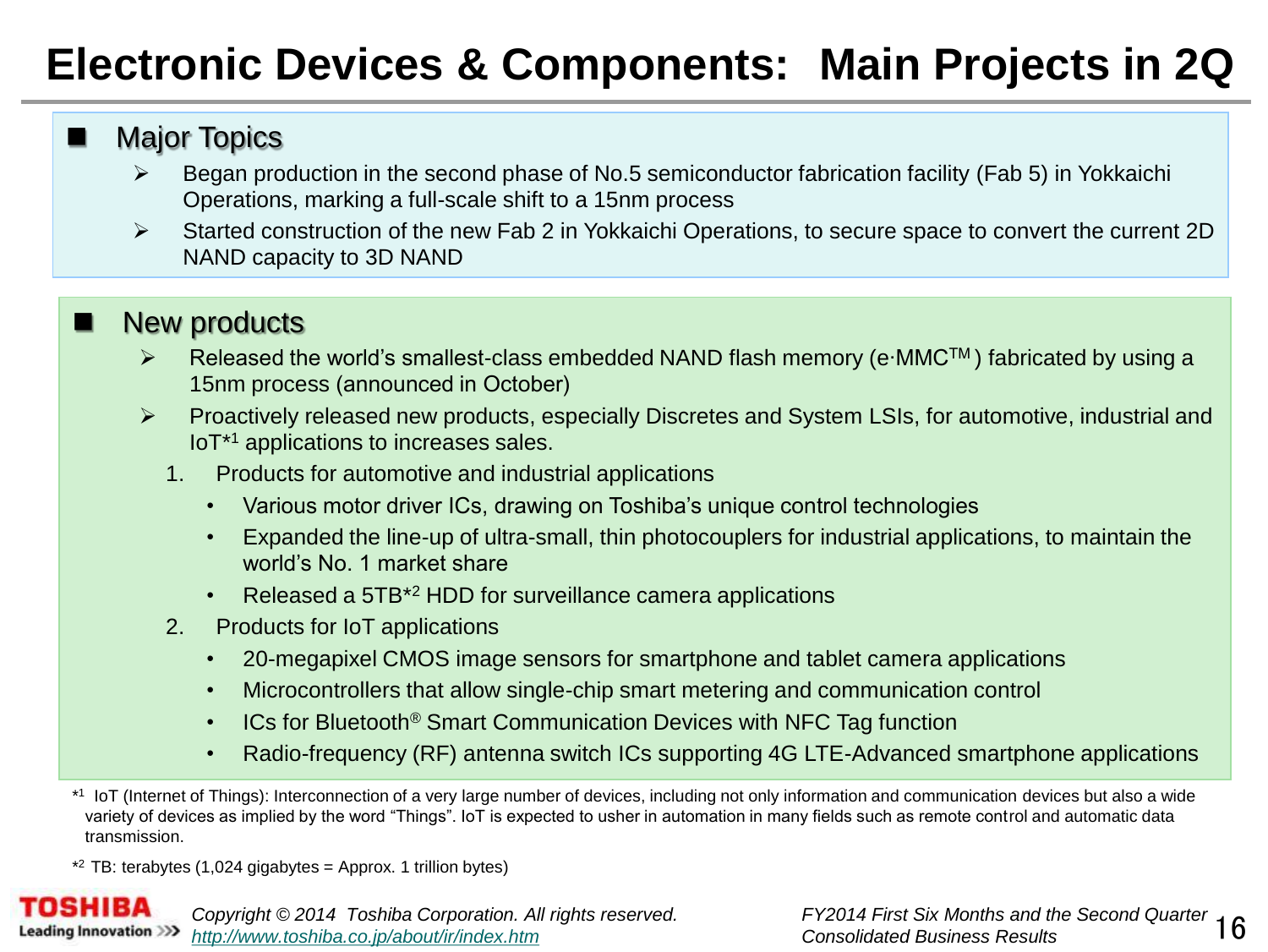### **Semiconductor & Storage Products Business Results Breakdown**

(Yen in billions)

| <b>Net Sales</b>           | <b>FY14/1H</b> | <b>FY13/1H</b> | <b>Difference</b> |
|----------------------------|----------------|----------------|-------------------|
|                            |                |                | vs. FY13/1H       |
| <b>Discrete</b>            | 78.4           | 77.0           | 1.4               |
| <b>System LSI</b>          | 87.3           | 103.5          | $-16.2$           |
| Memory                     | 401.3          | 434.5          | $-33.2$           |
| <b>Semiconductor Total</b> | 567.0          | 615.0          | $-48.0$           |
| <b>Storage Products</b>    | 242.6          | 224.0          | 18.6              |

| <b>Operating Income (Loss)</b> | <b>FY14/1H</b> | <b>FY13/1H</b> | <b>Difference</b>    |  |
|--------------------------------|----------------|----------------|----------------------|--|
|                                |                |                | $\sqrt{s}$ . FY13/1H |  |
| Semiconductor & Storage        | 106.2          | 111.5          |                      |  |
| Products Total                 |                |                |                      |  |

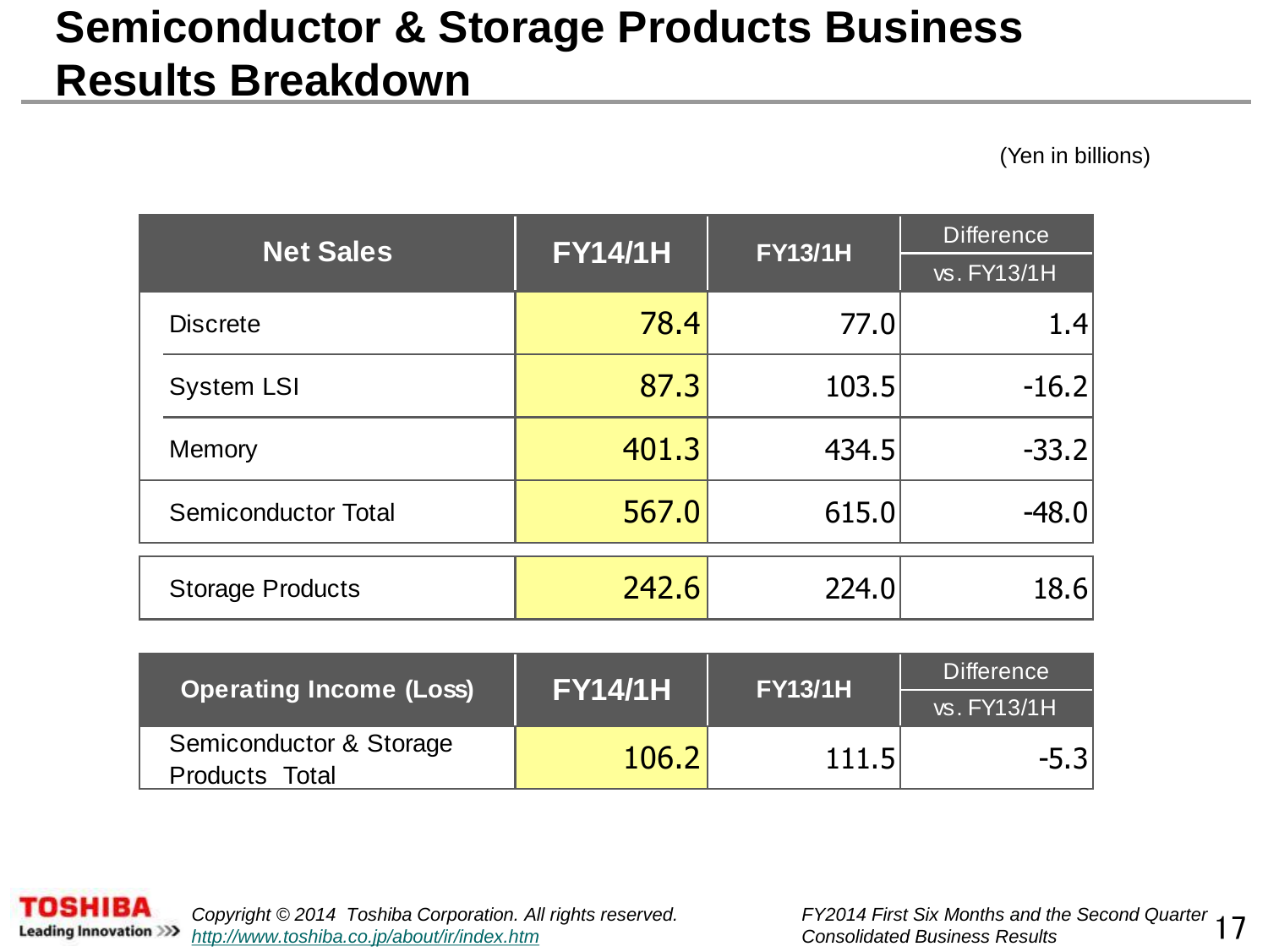## **Semiconductor & Storage Products Business Quarterly Trend in Operating Income (Loss)**

(Yen in billions)





FY2014 First Six Months and the Second Quarter 18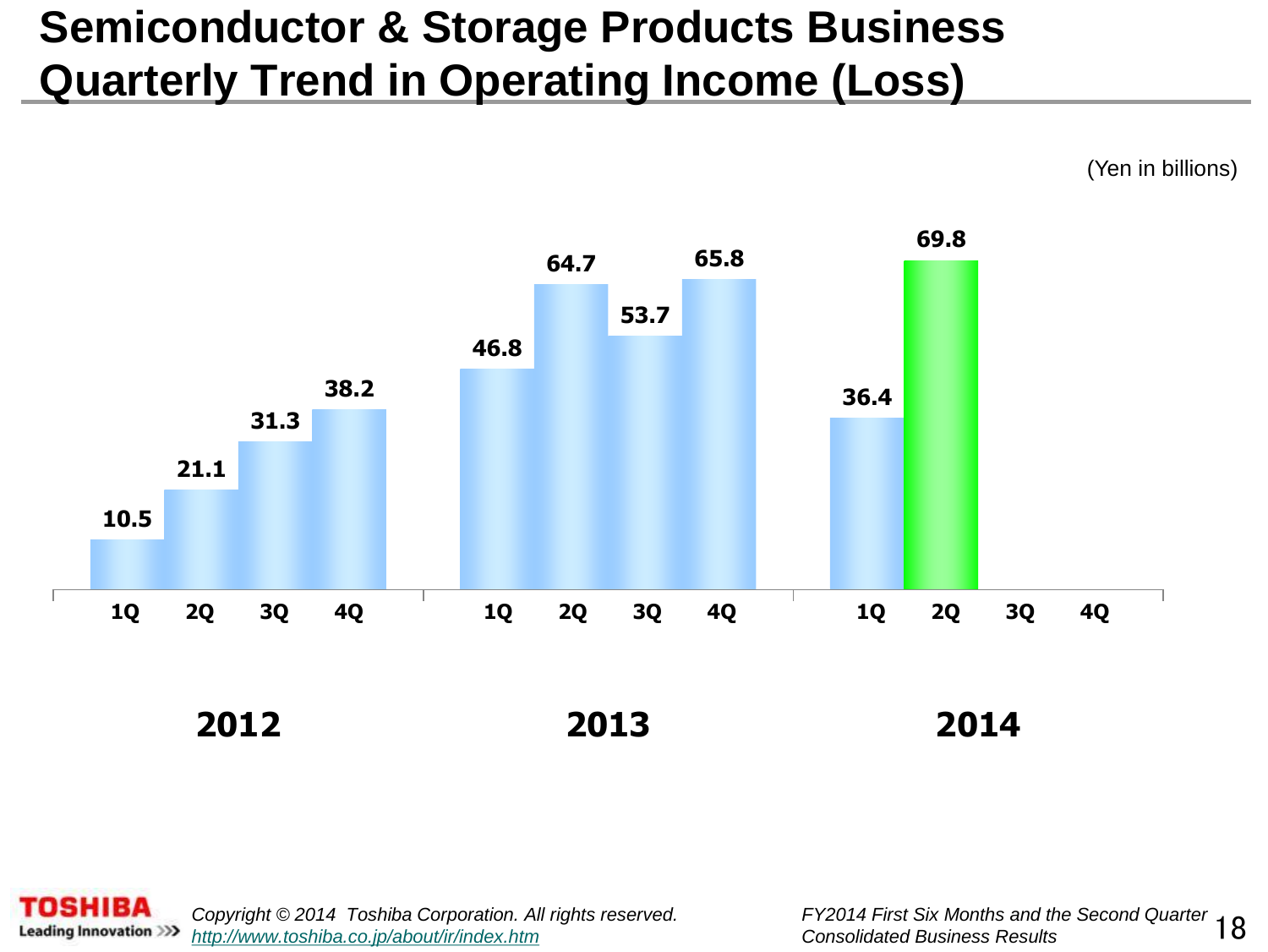### **Lifestyle Products & Services**

- **The segment as a whole saw improved operating income YoY, despite an expenditure of 20 billion yen recorded for structural reform of the PC business.**
	- **E** Although the PC business maintained the momentum of positive operating income through the first and second quarter, an additional restructuring program was announced in September to secure stable and continuous profit.
	- **The TV and Home Appliances businesses saw significant improvement in operating income due to** the positive effects of restructuring and countermeasures to cope with yen depreciation.

| <b>Net Sales</b> | <b>FY14/1H</b> | <b>FY13/1H</b> | <b>Difference</b><br>vs. FY13/1H |
|------------------|----------------|----------------|----------------------------------|
| PC.              | 332.3          | 332.3          |                                  |
| TV               | 92.9           | 111.9          | $-19.0$                          |
| Home Appliances  | 117.9          | 122.8          |                                  |

(Yen in billions)

| <b>Operating Income</b> | <b>FY14/1H</b> | <b>FY13/1H</b> | <b>Difference</b> |
|-------------------------|----------------|----------------|-------------------|
| (Loss)                  |                |                | vs. FY13/1H       |
| Lifestyle Products &    | $-29.3$        | $-35.2$        | 5.9               |
| Services Total          |                |                |                   |

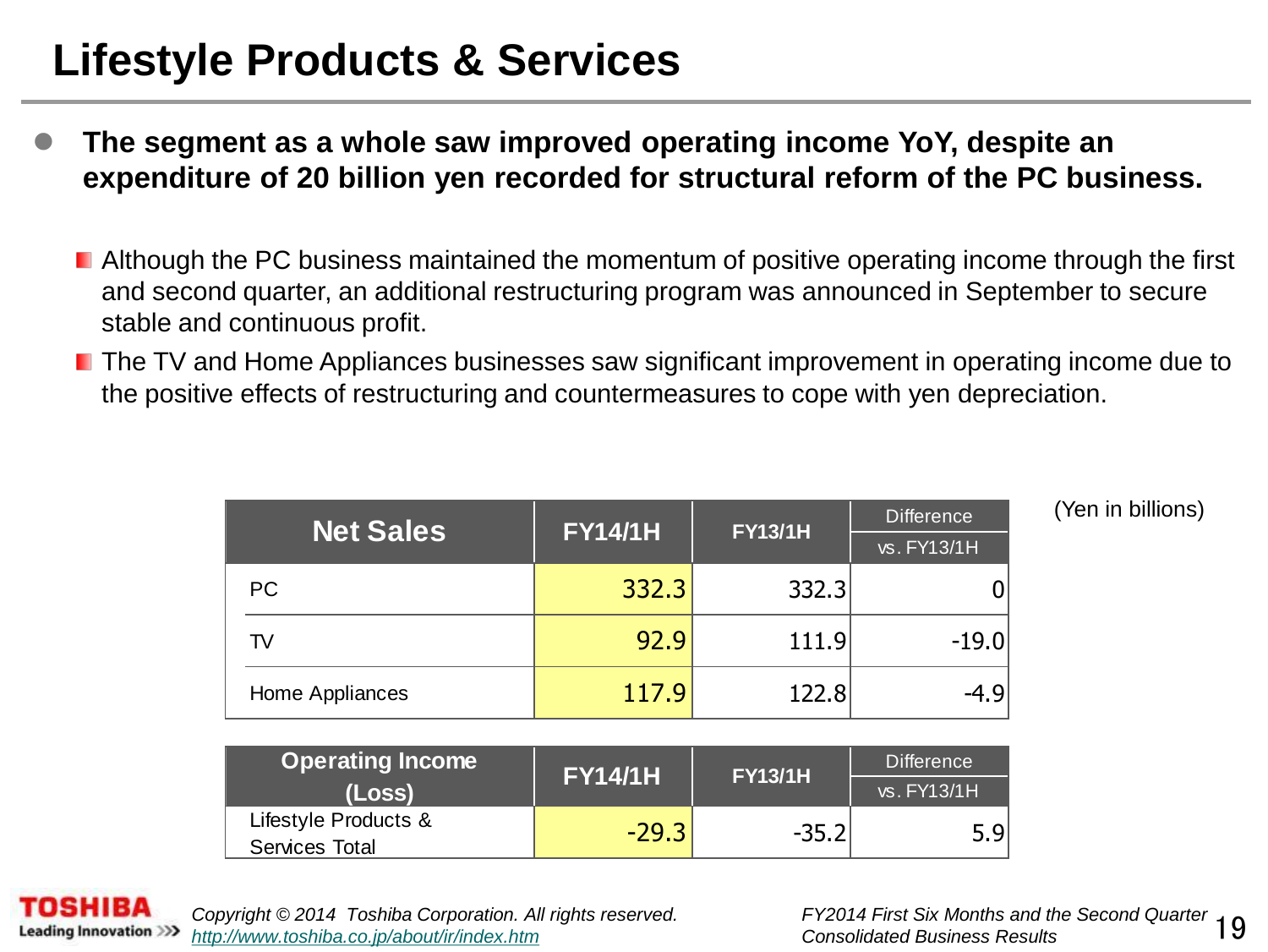# **Non-Operating Income (Loss) and Expenses**

(Yen in billions)

|                                        | <b>FY14/1H</b>  | <b>FY13/1H</b> | <b>Difference</b> |
|----------------------------------------|-----------------|----------------|-------------------|
|                                        |                 |                | <b>vs FY13/1H</b> |
| Net financial income (loss)            | $-9.4$          | $-11.6$        | 2.2               |
| Foreign exchange income (loss)         | 11.5            | 4.6            | 6.9               |
| Income (loss) on sales of fixed assets | $*1$<br>$-10.0$ | $-2.1$         | $-7.9$            |
| Structural reform costs                | $*2$<br>$-21.0$ | $-7.3$         | $-13.7$           |
| Equity in earnings of affiliates       | 7.6             | 5.6            | 2.0               |
| Gain (loss) on sales of securities     | 6.0             | $-10.9$        | 16.9              |
| <b>Others</b>                          | $-32.5$         | $-31.7$        | $-0.8$            |
| Total                                  | $-47.8$         | $-53.4$        | 5.6               |

\*1 Including the cost of demolishing Fab 2 at Yokkaichi Operations

\*2 Implemented a TV and PC business restructuring plan earlier than planned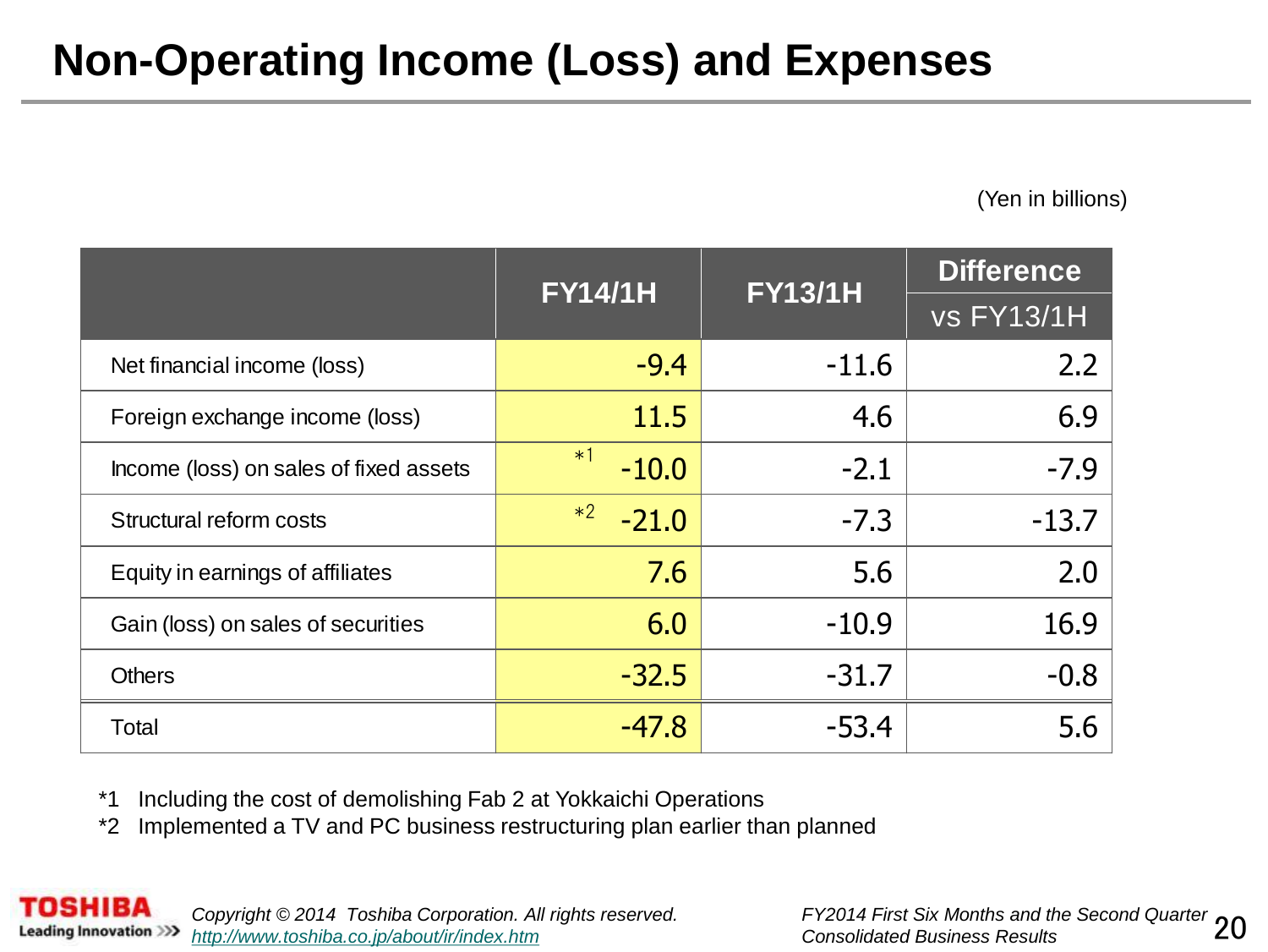#### **Income Tax and Net Income (Loss) Attributable to Noncontrolling Interests**

(Yen in billions)

|                                                                   | <b>FY14/1H</b> | <b>FY13/1H</b> | <b>Difference</b> |
|-------------------------------------------------------------------|----------------|----------------|-------------------|
|                                                                   |                |                | <b>vs FY13/1H</b> |
| Income (loss) before income taxes and<br>noncontrolling interests | 67.3           | 53.5           | 13.8              |
| Income tax                                                        | $-26.9$        | $-20.8$        | $-6.1$            |
| Loss from discontinued operations                                 |                | $-1.6$         | 1.6               |
| Net income (loss) attributable to<br>noncontrolling interests     | $-9.6$         | $-9.6$         |                   |
| Net income (loss)                                                 | 30.8           | 21.5           | 9.3               |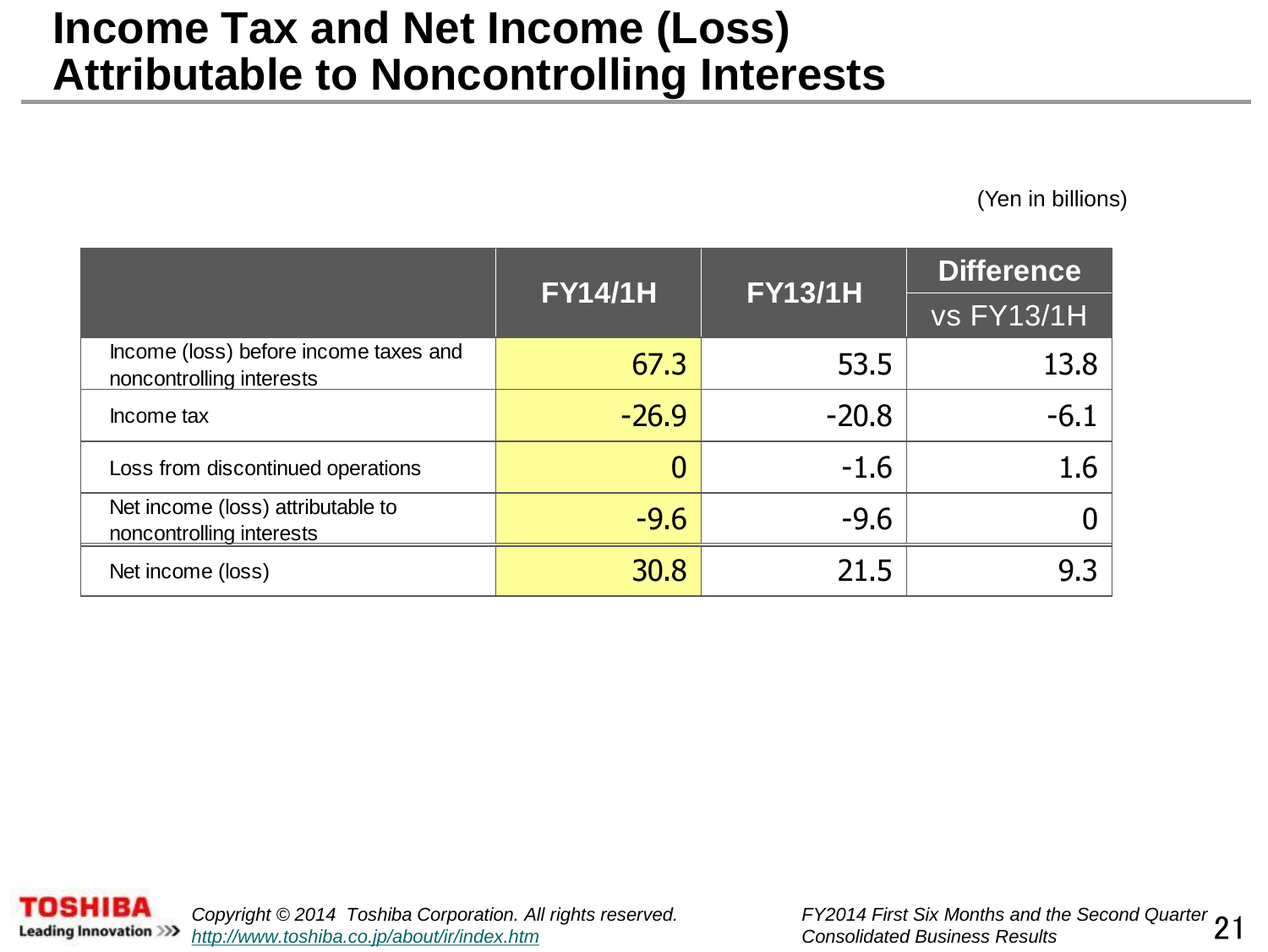#### **Cash Flows, FY2014 First 6 Months**

(Yen in billions)





FY2014 First Six Months and the Second Quarter 22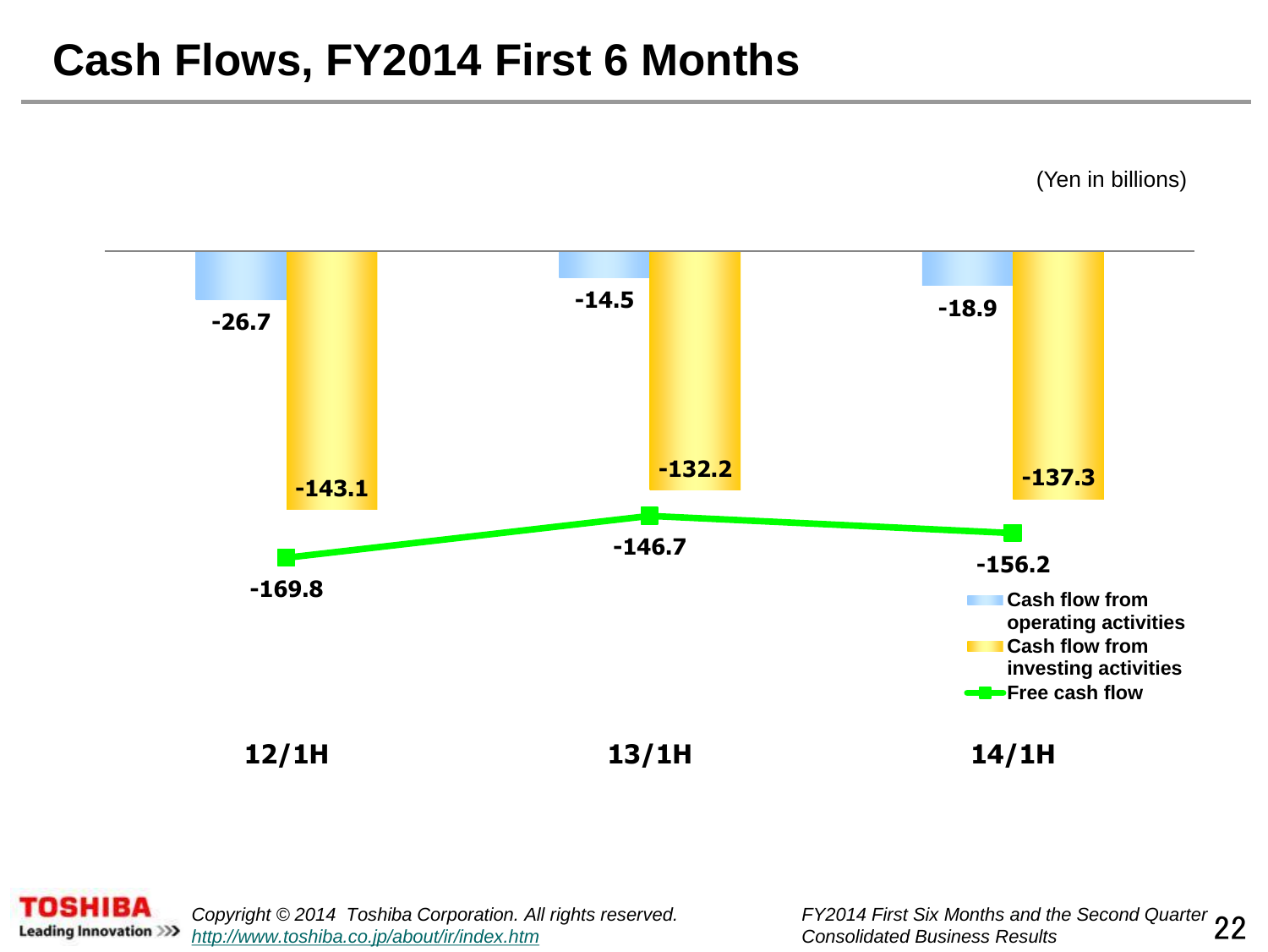#### **Consolidated Balance Sheets**



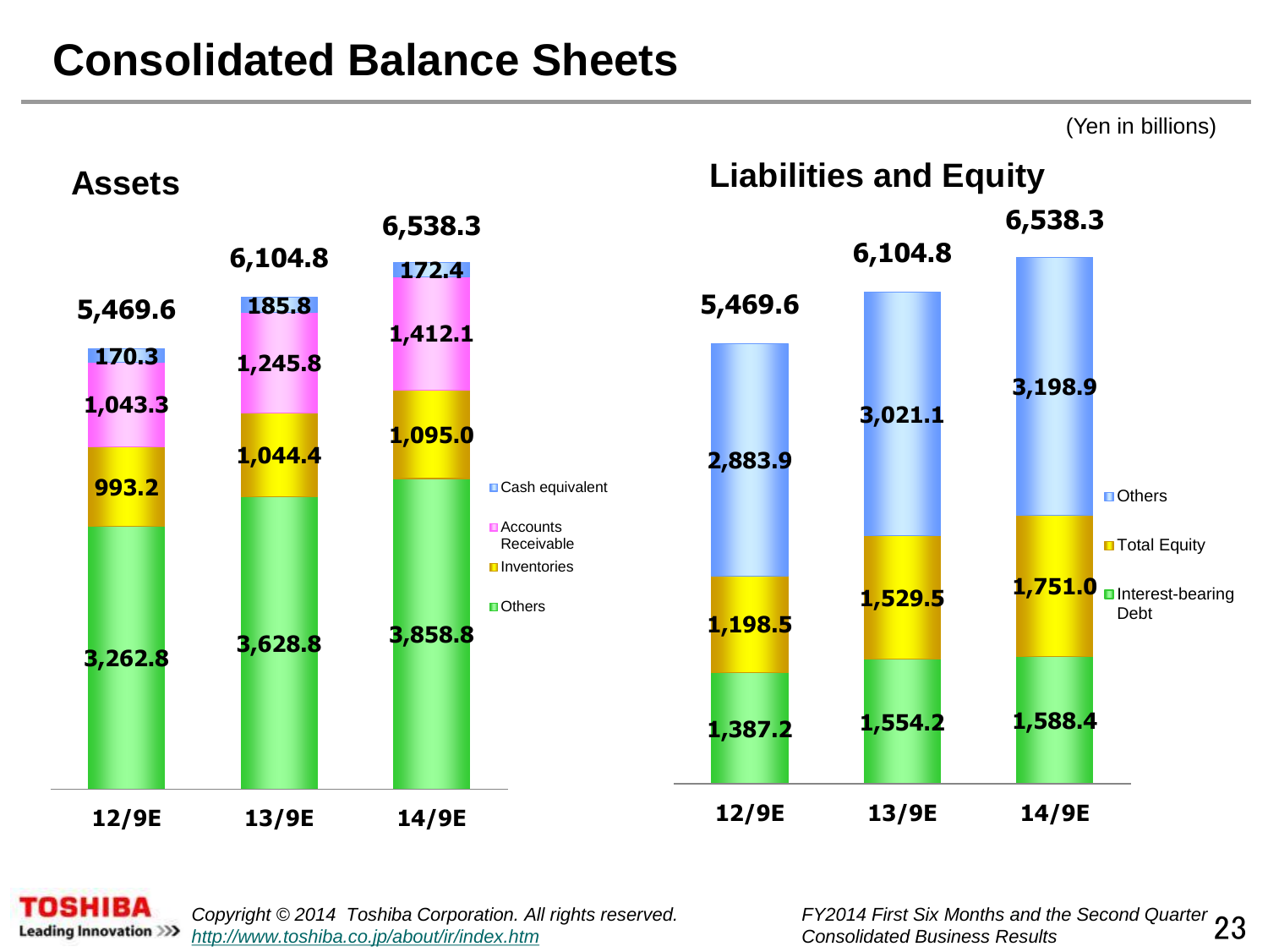(Yen in billions)

|                                                                           | 14/9E    | 14/3E    |          | <b>Difference</b> |           |
|---------------------------------------------------------------------------|----------|----------|----------|-------------------|-----------|
|                                                                           |          |          | 13/9E    | vs. 14/3E         | vs. 13/9E |
| <b>Common Stock</b>                                                       | 439.9    | 439.9    | 439.9    | 0                 | $\bf{0}$  |
| Additional paid-in capital                                                | 404.1    | 404.6    | 404.2    | $-0.5$            | $-0.1$    |
| Retained earnings                                                         | 666.3    | 652.4    | 640.0    | 13.9              | 26.3      |
| Accumulated other comprehensive loss                                      | $-213.0$ | $-266.1$ | $-354.8$ | 53.1              | 141.8     |
| <b>Treasury stock</b>                                                     | $-1.7$   | $-1.7$   | $-1.6$   | $\overline{0}$    | $-0.1$    |
| Equity attributable to shareholders of the Company                        | 1,295.6  | 1,229.1  | 1,127.7  | 66.5              | 167.9     |
| Equity attributable to noncontrolling interests                           | 455.4    | 423.2    | 401.8    | 32.2              | 53.6      |
| <b>Total equity</b>                                                       | 1,751.0  | 1,652.3  | 1,529.5  | 98.7              | 221.5     |
|                                                                           |          |          |          |                   |           |
| Equity attributable to shareholders of the Company /<br>Total asset ratio | 19.8%    | 19.7%    | 18.5%    | 0.1%              | 1.3%      |

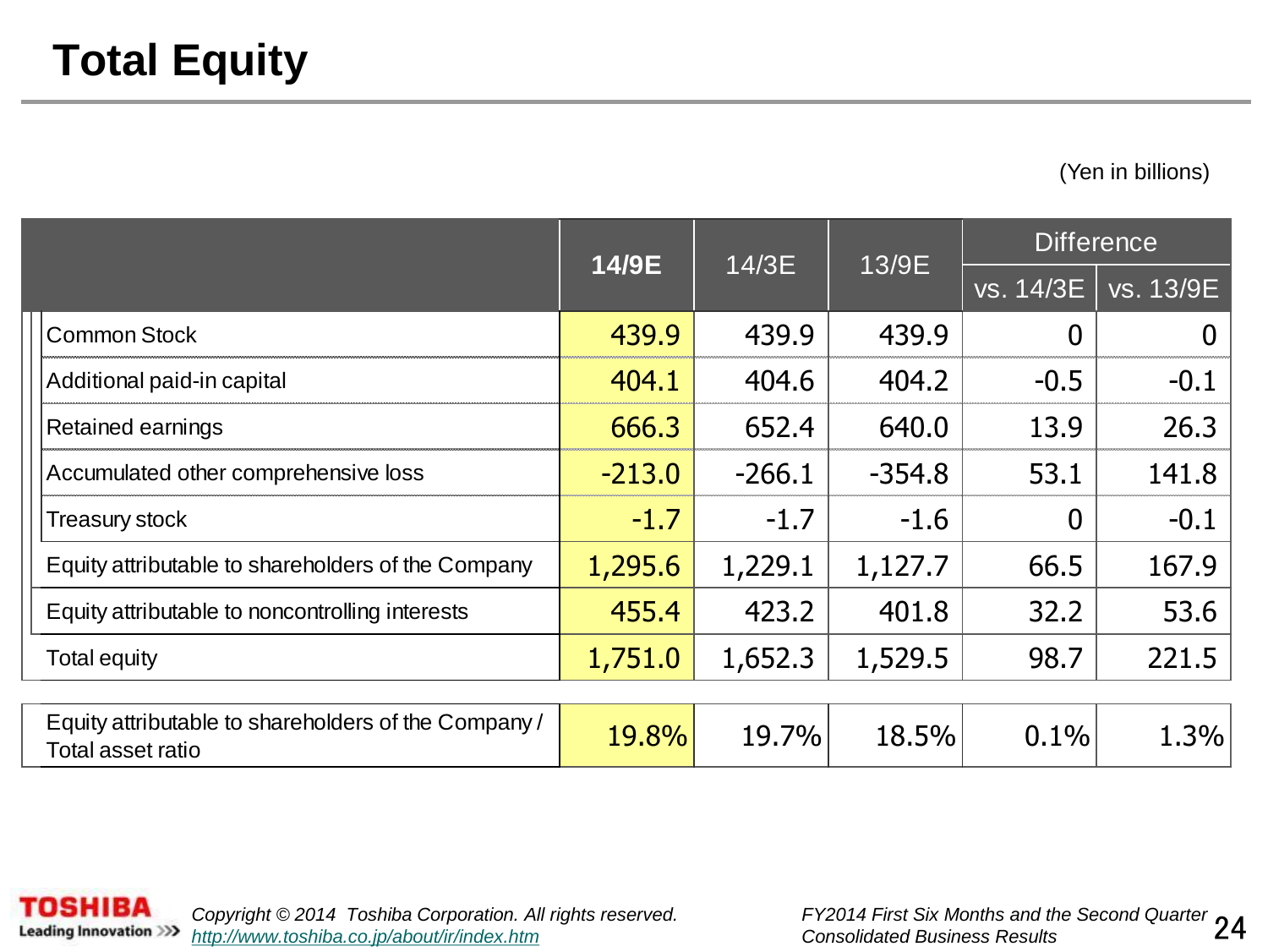

**TOSHIBA** *Copyright © 2014 Toshiba Corporation. All rights reserved.* **Leading Innovation >>>** *<http://www.toshiba.co.jp/about/ir/index.htm> Consolidated Business Results*

FY2014 First Six Months and the Second Quarter 25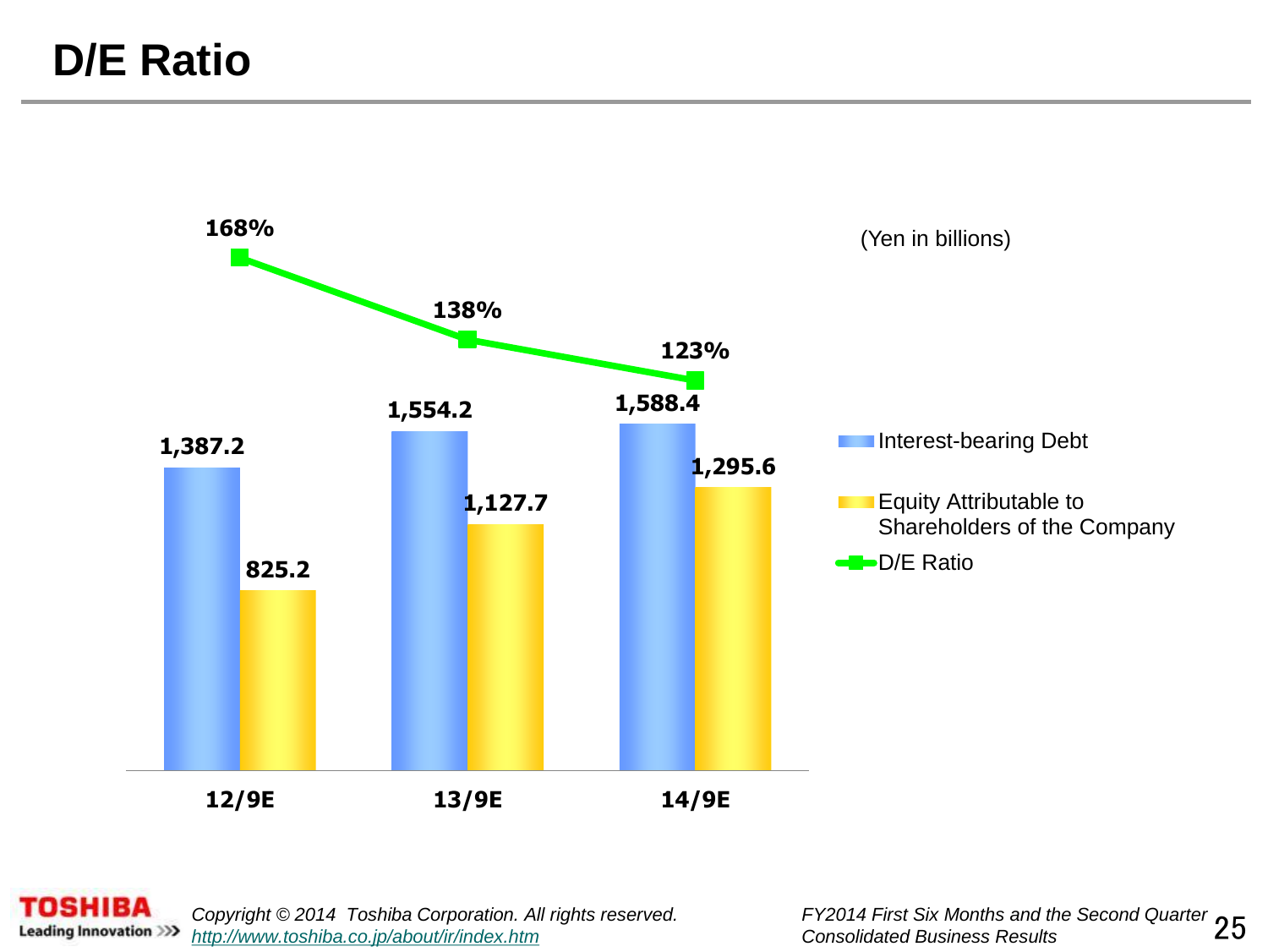**Toshiba Group's projections for FY2014 consolidated results remain unchanged from those announced on September 18, 2014.**

|                                                                               | <b>FY14</b>     | <b>FY13</b> | <b>Difference</b> |
|-------------------------------------------------------------------------------|-----------------|-------------|-------------------|
|                                                                               | <b>Forecast</b> | Actual      | vs FY13           |
| <b>Net Sales</b>                                                              | 6,700.0         | 6,502.5     | 197.5             |
| Operating Income (loss)                                                       | 330.0           | 290.8       | 39.2              |
| %                                                                             | 4.9%            | 4.5%        | 0.4%              |
| Income (loss) before income<br>taxes and noncontrolling interests             | 250.0           | 180.9       | 69.1              |
| ℅                                                                             | 3.7%            | 2.8%        | 0.9%              |
| Net Income (loss)                                                             | 120.0           | 50.8        | 69.2              |
| $\%$                                                                          | 1.8%            | 0.8%        | 1.0%              |
| Earnings (losses) per share<br>attributable to shareholders of the<br>Company | ¥28.34          | ¥12.00      | ¥16.34            |

(Yen in billions, except earnings (losses) per share)

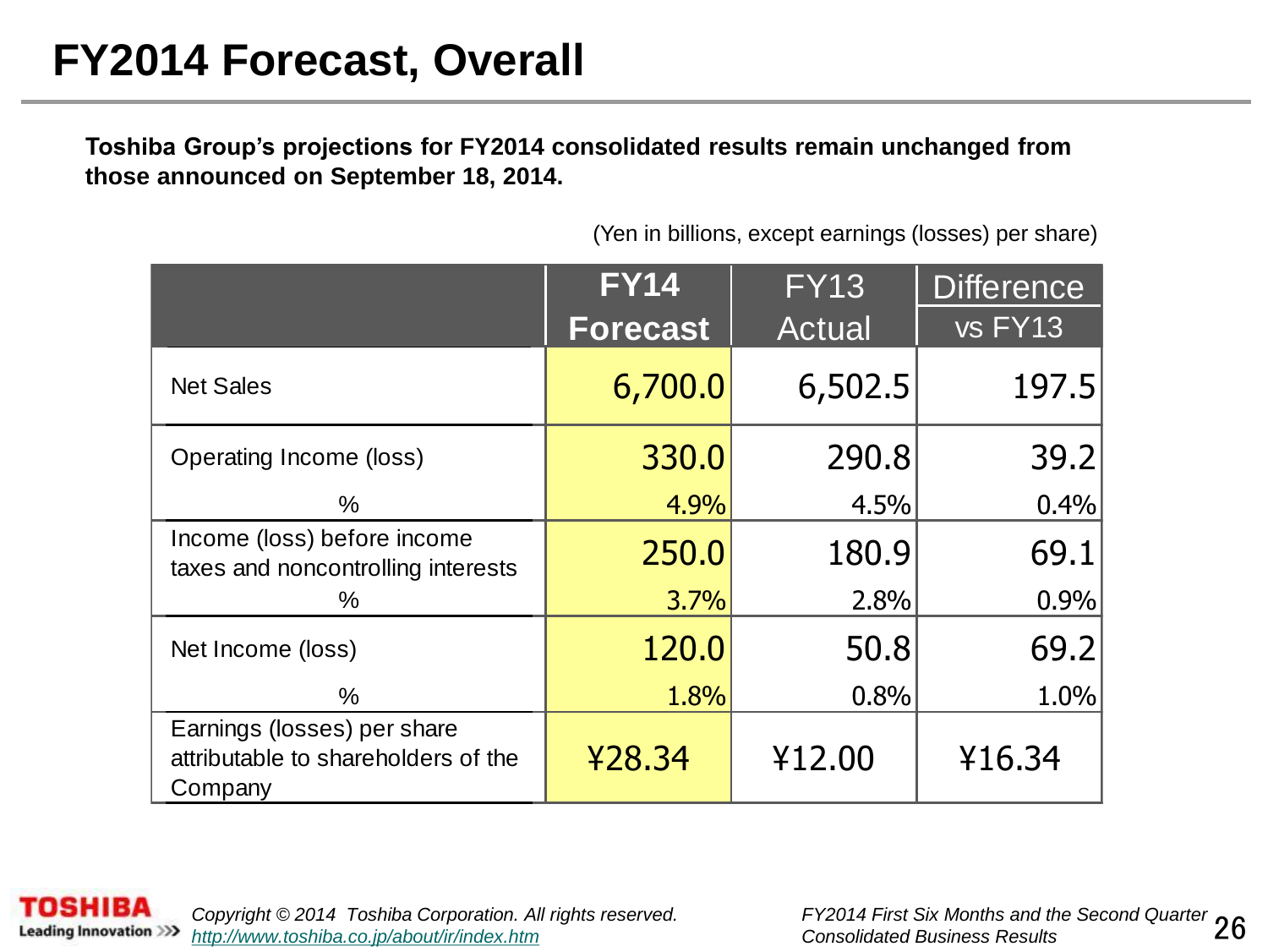### **FY2014 Forecasts by Segment**

#### **Toshiba Group's projections for FY2014 consolidated results remain unchanged from those announced on September 18, 2014.**

| <b>Net Sales</b>                | <b>FY14</b>     | <b>FY13</b> | <b>Difference</b> |
|---------------------------------|-----------------|-------------|-------------------|
|                                 | <b>Forecast</b> | Actual      | vs FY13           |
| Energy & Infrastructure         | 1,990.0         | 1,812.2     | 177.8             |
| <b>Community Solutions</b>      | 1,410.0         | 1,357.4     | 52.6              |
| Healthcare Systems & Services   | 440.0           | 410.8       | 29.2              |
| Electronic Devices & Components | 1,730.0         | 1,693.4     | 36.6              |
| Lifestyle Products & Services   | 1,200.0         | 1,313.8     | $-113.8$          |
| <b>Others</b>                   | 550.0           | 504.0       | 46.0              |
| Total                           | 6,700.0         | 6,502.5     | 197.5             |

(Yen in billions)

| Operating Income (loss)                  | FY14            | <b>FY13</b> | <b>Difference</b> |
|------------------------------------------|-----------------|-------------|-------------------|
|                                          | <b>Forecast</b> | Actual      | vs FY13           |
| Energy & Infrastructure                  | 91.0            | 37.6        | 53.4              |
| %                                        | 4.6%            | 2.1%        | 2.5%              |
| <b>Community Solutions</b>               | 61.0            | 54.1        | 6.9               |
| %                                        | 4.3%            | 4.0%        | 0.3%              |
| <b>Healthcare Systems &amp; Services</b> | 31.0            | 30.0        | 1.0               |
| %                                        | 7.0%            | 7.3%        | $-0.3%$           |
| Electronic Devices & Components          | 226.0           | 243.7       | $-17.7$           |
| %                                        | 13.1%           | 14.4%       | $-1.3%$           |
| Lifestyle Products & Services            | $-48.0$         | $-47.6$     | $-0.4$            |
| %                                        | $-4.0%$         | $-3.6%$     | $-0.4%$           |
| <b>Others</b>                            | 9.0             | 11.5        | $-2.5$            |
| %                                        | 1.6%            | 2.3%        | $-0.7%$           |
| Total                                    | 330.0           | 290.8       | 39.2              |
| %                                        | 4.9%            | 4.5%        | 0.4%              |

\* "Total" figures include corporate expenses and eliminations.

Results of FY2013 have been reclassified to reflect a change in the calculation of segment-by-segment operating income (loss).

**Leading Innovation >>>** 

*Copyright © 2014 Toshiba Corporation. All rights reserved. <http://www.toshiba.co.jp/about/ir/index.htm> Consolidated Business Results*

FY2014 First Six Months and the Second Quarter 27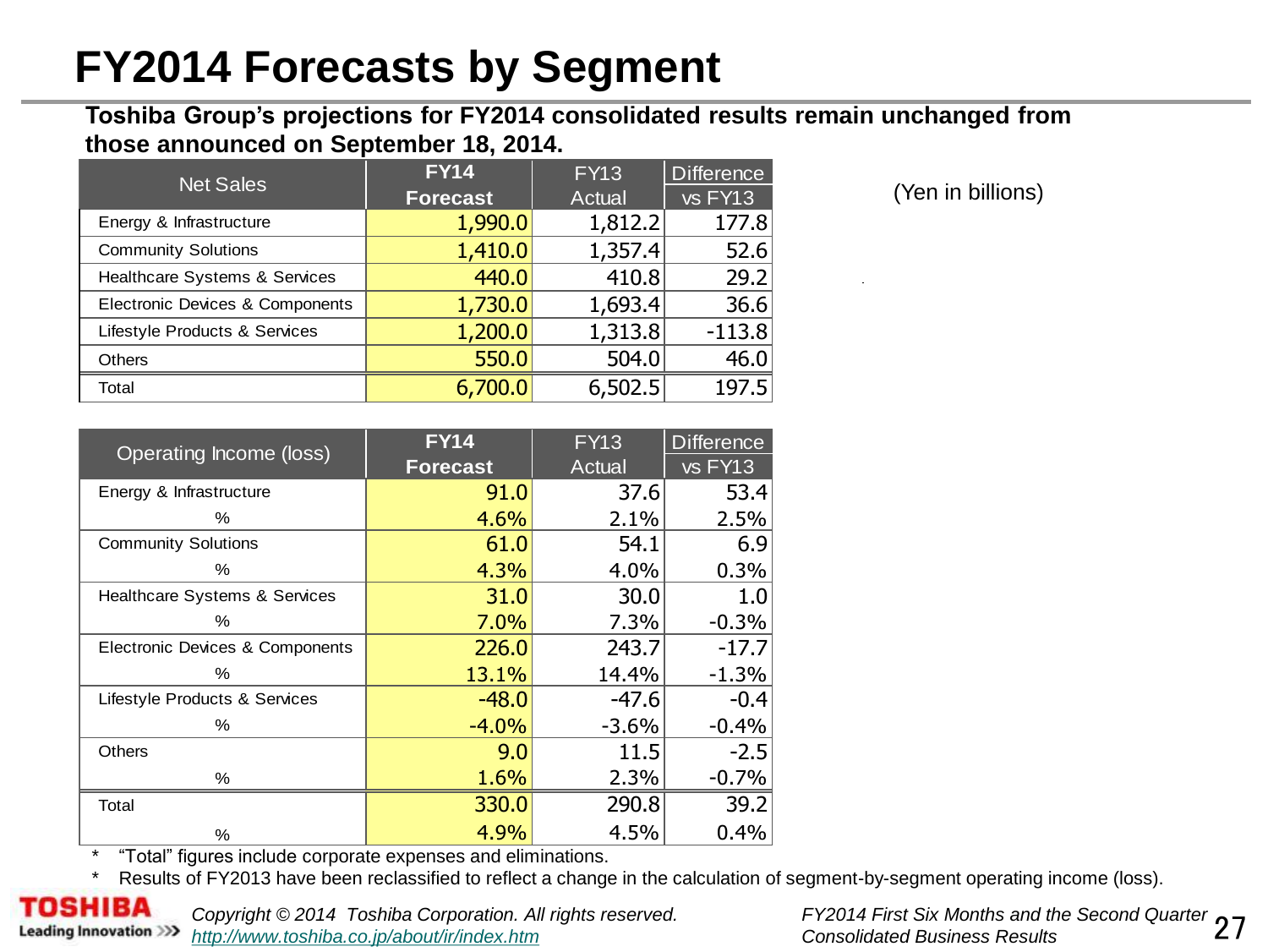#### **FY2014 2Q Overall, Year-on-Year**

#### (Yen in billions)

|                                                                   | <b>FY14/2Q</b> | <b>FY13/2Q</b> | <b>Difference</b> |  |
|-------------------------------------------------------------------|----------------|----------------|-------------------|--|
|                                                                   |                |                | vs. FY13/2Q       |  |
| <b>Net Sales</b>                                                  | 1,700.4        | 1,629.6        | 70.8              |  |
| Operating Income (loss)                                           | 75.6           | 81.8           | $-6.2$            |  |
| $\%$                                                              | 4.4%           | 5.0%           | $-0.6%$           |  |
| Income (loss) before income<br>taxes and noncontrolling interests | 50.0           | 35.1           | 14.9              |  |
| ℅                                                                 | 2.9%           | 2.2%           | 0.7%              |  |
| Net Income (loss)                                                 | 21.9           | 16.2           | 5.7               |  |
| %                                                                 | 1.3%           | 1.0%           | 0.3%              |  |

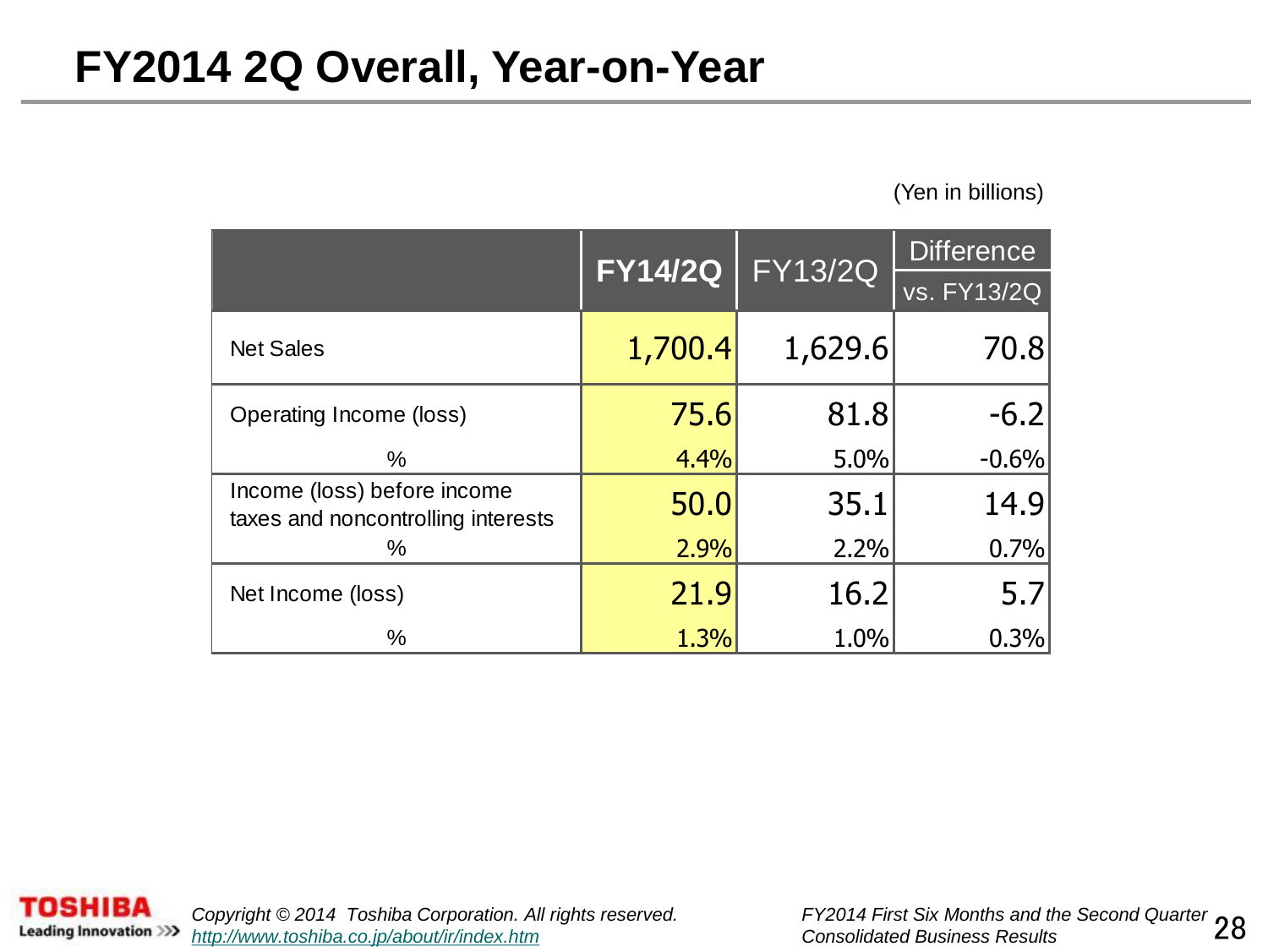### **FY2014 2Q by Segment, Year-on-Year**

| <b>Net Sales</b>                | <b>FY14/2Q</b> | <b>FY13/2Q</b> | Difference  |  |
|---------------------------------|----------------|----------------|-------------|--|
|                                 |                |                | vs. FY13/2Q |  |
| Energy & Infrastructure         | 514.3          | 426.8          | 87.5        |  |
| <b>Community Solutions</b>      | 344.6          | 320.7          | 23.9        |  |
| Healthcare Systems & Services   | 114.2          | 107.9          | 6.3         |  |
| Electronic Devices & Components | 460.9          | 454.9          | 6.0         |  |
| Lifestyle Products & Services   | 293.2          | 329.7          | $-36.5$     |  |
| <b>Others</b>                   | 140.8          | 133.1          | 7.7         |  |
| Total                           | 1,700.4        | 1,629.6        | 70.8        |  |

(Yen in billions)

| Operating Income (loss)         | <b>FY14/2Q</b> | <b>FY13/2Q</b> | <b>Difference</b> |  |
|---------------------------------|----------------|----------------|-------------------|--|
|                                 |                |                | vs. FY13/2Q       |  |
| Energy & Infrastructure         | 19.3           | 11.3           | 8.0               |  |
| $\%$                            | 3.8%           | 2.6%           | 1.2%              |  |
| <b>Community Solutions</b>      | 12.2           | 8.6            | 3.6               |  |
| %                               | 3.5%           | 2.7%           | 0.8%              |  |
| Healthcare Systems & Services   | 6.0            | 7.4            | $-1.4$            |  |
| $\%$                            | 5.3%           | 6.9%           | $-1.6%$           |  |
| Electronic Devices & Components | 70.1           | 67.6           | 2.5               |  |
| $\%$                            | 15.2%          | 14.9%          | 0.3%              |  |
| Lifestyle Products & Services   | $-26.0$        | $-10.3$        | $-15.7$           |  |
| %                               | $-8.9%$        | $-3.1%$        | $-5.8%$           |  |
| <b>Others</b>                   | 2.6            | 6.2            | $-3.6$            |  |
| %                               | 1.8%           | 4.7%           | $-2.9%$           |  |
| Total                           | 75.6           | 81.8           | $-6.2$            |  |
| %                               | 4.4%           | 5.0%           | $-0.6%$           |  |

\* "Total" figures include corporate expenses and eliminations.

\* Results of FY2013 have been reclassified to reflect a change in the calculation of segment-by-segment operating income (loss).



*Copyright © 2014 Toshiba Corporation. All rights reserved. <http://www.toshiba.co.jp/about/ir/index.htm> Consolidated Business Results*

FY2014 First Six Months and the Second Quarter 29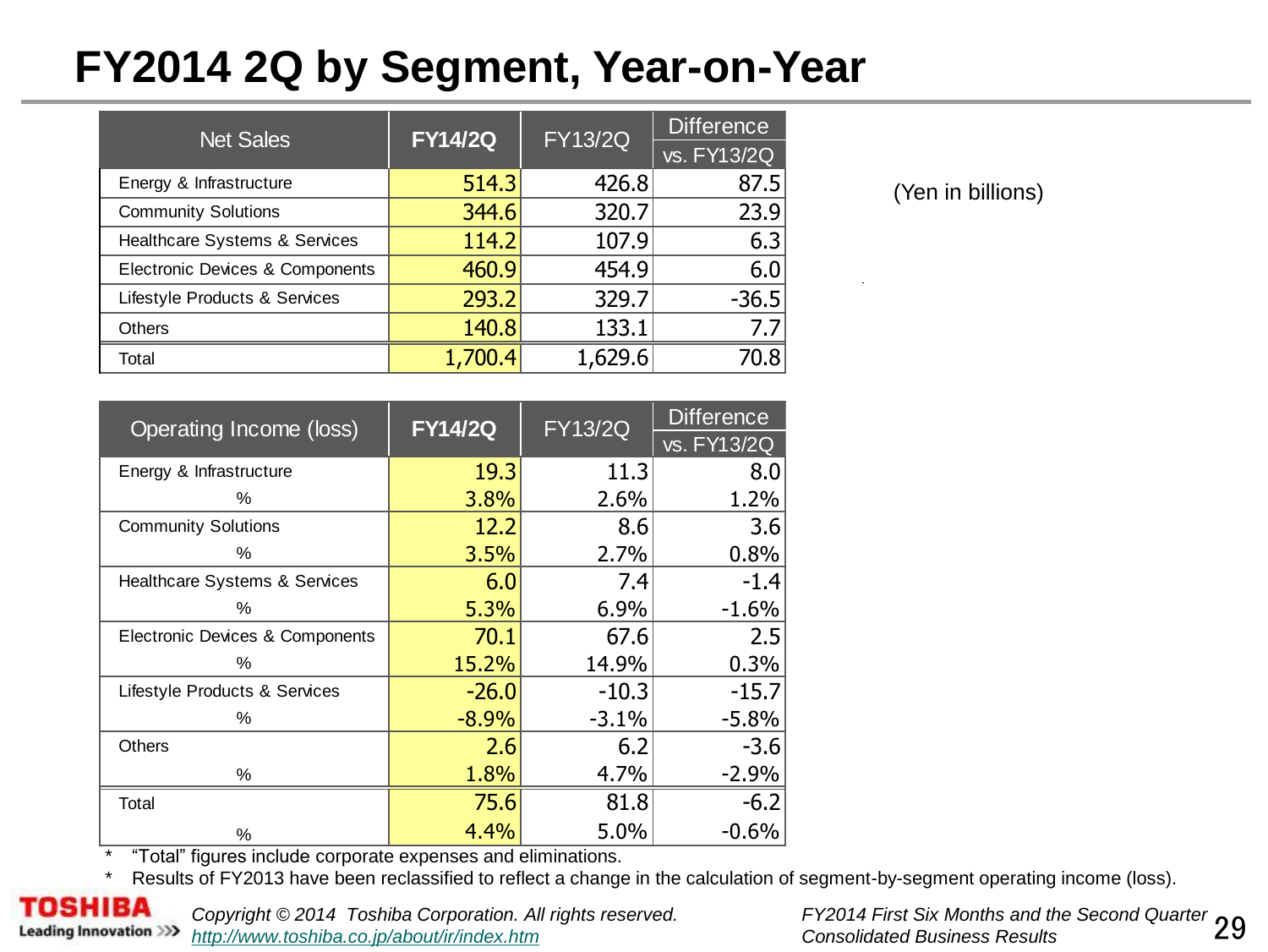#### **For reference only: FY2014 2Q by segment, Year-on-Year (Corporate expenses reclassified)**

|                                 |         | 13/1H                | <b>Difference</b> | 13/1H                 | 13/1H                  |                   |
|---------------------------------|---------|----------------------|-------------------|-----------------------|------------------------|-------------------|
| Operating Income (loss)         | 14/1H   | (After Reclassified) | vs. FY13/1H       | (Before Reclassified) | Amount<br>Reclassified | (Yen in billions) |
| Energy & Infrastructure         | 30.1    | 15.6                 | 14.5              | 13.3                  | 2.3                    |                   |
| %                               | 3.3%    | 2.0%                 | 1.3%              | 1.7%                  |                        |                   |
| <b>Community Solutions</b>      | 15.8    | 9.3                  | 6.5               | 8.5                   | 0.8                    |                   |
| %                               | 2.4%    | 1.5%                 | 0.9%              | 1.4%                  |                        |                   |
| Healthcare Systems & Services   | 6.5     | 10.6                 | $-4.1$            | 10.0                  | 0.6                    |                   |
| $\%$                            | 3.5%    | 5.7%                 | $-2.2%$           | 5.4%                  |                        |                   |
| Electronic Devices & Components | 106.7   | 117.4                | $-10.7$           | 115.0                 | 2.4                    |                   |
| %                               | 12.8%   | 13.8%                | $-1.0%$           | 13.5%                 |                        |                   |
| Lifestyle Products & Services   | $-29.3$ | $-35.2$              | 5.9               | $-36.7$               | 1.5                    |                   |
| %                               | $-5.0%$ | $-5.8%$              | 0.8%              | $-6.0%$               |                        |                   |
| Others                          | 2.3     | 6.4                  | $-4.1$            | $-3.4$                | 9.8                    |                   |
| $\%$                            | 0.9%    | 2.7%                 | $-1.8%$           | $-1.4%$               |                        |                   |
| Total                           | 115.1   | 106.9                | 8.2               | 106.9                 | 0.0                    |                   |
| %                               | 3.7%    | 3.6%                 | 0.1%              | 3.6%                  |                        |                   |

\* "Total" figures include corporate expenses and eliminations.